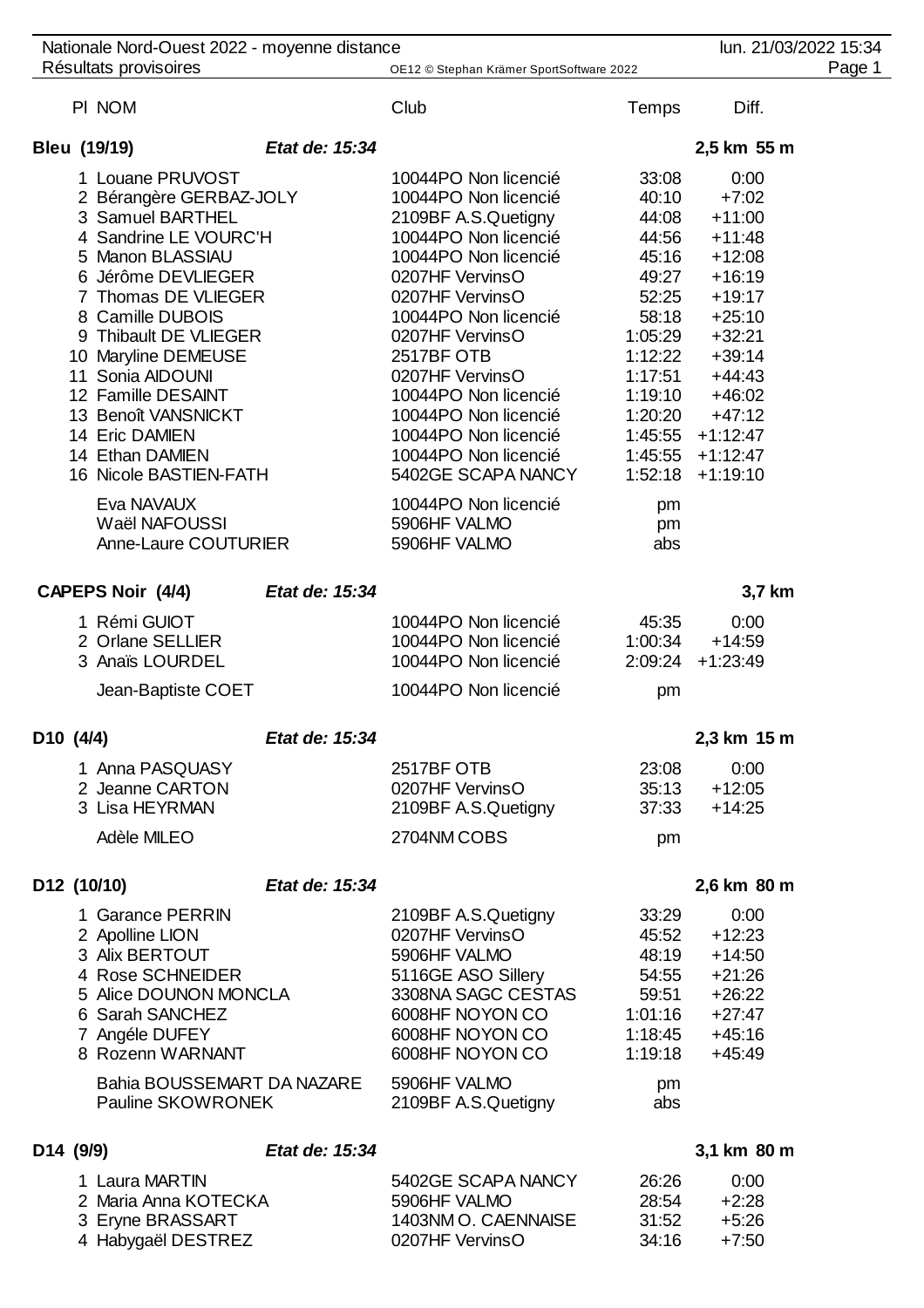| Nationale Nord-Ouest 2022 - moyenne distance<br>Résultats provisoires                                                                                                                                                                                                                          |                | OE12 © Stephan Krämer SportSoftware 2022                                                                                                                                                                                                           |                                                                                                                       | lun. 21/03/2022 15:34                                                                                                                          | Page 2 |
|------------------------------------------------------------------------------------------------------------------------------------------------------------------------------------------------------------------------------------------------------------------------------------------------|----------------|----------------------------------------------------------------------------------------------------------------------------------------------------------------------------------------------------------------------------------------------------|-----------------------------------------------------------------------------------------------------------------------|------------------------------------------------------------------------------------------------------------------------------------------------|--------|
| PI NOM                                                                                                                                                                                                                                                                                         |                | Club                                                                                                                                                                                                                                               | <b>Temps</b>                                                                                                          | Diff.                                                                                                                                          |        |
| D <sub>14</sub> (9/9)                                                                                                                                                                                                                                                                          | Etat de: 15:34 |                                                                                                                                                                                                                                                    |                                                                                                                       | 3,1 km 80 m                                                                                                                                    | (sul   |
| 5 Romane PROUST<br>6 Emma CLABAUX<br>7 Loreena GEROMEY<br>8 Lilou VERAY<br>Lylouane VIGNAL                                                                                                                                                                                                     |                | 6208HF B.A<br>6208HF B.A<br>8813GE Terres d'O<br>6008HF NOYON CO<br>5907HF T.A.D                                                                                                                                                                   | 43:10<br>52:38<br>1:01:19<br>1:14:04<br>pm                                                                            | $+16:44$<br>$+26:12$<br>$+34:53$<br>$+47:38$                                                                                                   |        |
| D16 (15/15)                                                                                                                                                                                                                                                                                    | Etat de: 15:34 |                                                                                                                                                                                                                                                    |                                                                                                                       | 3,3 km 45 m                                                                                                                                    |        |
| 1 Sonia JOLLY-JANSSON<br>2 Romane SENCE<br>3 Camille PINARD<br>4 Norah CLABAUX<br>5 Elsa POULAIN<br>6 Louise MATTART<br>7 Sasha FLANDRIN<br>8 Clémentine BAUDSON<br>9 Zélie CHANTELOUP<br>10 Lola MOULIERE<br>11 Justine CHALAS<br>12 Kiara NIJST<br>13 Louise MOULIERE<br><b>Emmy DESTREZ</b> |                | 7807IF GO78<br>5906HF VALMO<br>2508BF BALISE 25<br>6208HF B.A<br>2704NM COBS<br>0207HF VervinsO<br>6208HF B.A<br>5906HF VALMO<br>4504CE ASCO ORLEANS<br>0207HF VervinsO<br>3705CE COTS<br><b>HAMOK HAMOK</b><br>0207HF VervinsO<br>0207HF VervinsO | 32:31<br>32:51<br>36:56<br>37:04<br>37:24<br>38:57<br>39:32<br>43:15<br>51:15<br>56:55<br>58:37<br>1:02:22<br>1:03:45 | 0:00<br>$+0:20$<br>$+4:25$<br>$+4:33$<br>$+4:53$<br>$+6:26$<br>$+7:01$<br>$+10:44$<br>$+18:44$<br>$+24:24$<br>$+26:06$<br>$+29:51$<br>$+31:14$ |        |
| Anna VERNEAU                                                                                                                                                                                                                                                                                   |                | 6208HF B.A                                                                                                                                                                                                                                         | pm<br>pm                                                                                                              |                                                                                                                                                |        |
| D <sub>18</sub> (7/7)                                                                                                                                                                                                                                                                          | Etat de: 15:34 |                                                                                                                                                                                                                                                    |                                                                                                                       | 4,1 km 40 m                                                                                                                                    |        |
| 1 Flavie MAHALIN<br>2 Alyssia WYMER<br>3 Marilou SANCHEZ<br>4 Mélissa JOLLY-JANSSON<br>5 Agathe NIZET<br>6 Aurore MARECHAL<br>7 Salomé DUBOIS                                                                                                                                                  |                | 1403NM O. CAENNAISE<br>2508BF BALISE 25<br>6008HF NOYON CO<br>7807IF GO78<br>5116GE ASO Sillery<br>6205HF O <sup>2</sup><br>5906HF VALMO                                                                                                           | 37:04<br>37:58<br>42:27<br>49:33<br>56:55<br>1:13:55<br>1:21:49                                                       | 0:00<br>$+0:54$<br>$+5:23$<br>$+12:29$<br>$+19:51$<br>$+36:51$<br>$+44:45$                                                                     |        |
| D <sub>20</sub> (5/5)                                                                                                                                                                                                                                                                          | Etat de: 15:34 |                                                                                                                                                                                                                                                    |                                                                                                                       | 4,2 km 110 m                                                                                                                                   |        |
| 1 Lilou PARIGOT<br>2 Estelle MAHALIN<br>3 Ana HEURTAUX<br>4 Manon ANTOINE<br>5 Chloé ROBERT                                                                                                                                                                                                    |                | 2109BF A.S.Quetigny<br>1403NM O. CAENNAISE<br>1408NM VIK'AZIM<br>5906HF VALMO<br>5116GE ASO Sillery                                                                                                                                                | 36:36<br>46:17<br>54:43<br>1:00:02<br>1:03:53                                                                         | 0:00<br>$+9:41$<br>$+18:07$<br>$+23:26$<br>$+27:17$                                                                                            |        |
| D21 (19/19)                                                                                                                                                                                                                                                                                    | Etat de: 15:34 |                                                                                                                                                                                                                                                    |                                                                                                                       | 4,7 km 135 m                                                                                                                                   |        |
| 1 Elise VANEL<br>2 Lucie ARNO<br>3 Maria LABARRE<br>4 Marie CONIEL<br>5 Marion VALETTE<br>6 Charlotte SOLTYSIAK<br>7 Claire LABROCHE                                                                                                                                                           |                | 5703GE T.A. FAMECK<br>2105BF ADOChenôve<br>6205HF O <sup>2</sup><br>6008HF NOYON CO<br>7512IF RO'Paris<br>5906HF VALMO<br>0207HF VervinsO                                                                                                          | 44:32<br>47:48<br>48:01<br>59:14<br>1:01:52<br>1:05:45<br>1:09:54                                                     | 0:00<br>$+3:16$<br>$+3:29$<br>$+14:42$<br>$+17:20$<br>$+21:13$<br>$+25:22$                                                                     |        |

Claire LABROCHE 0207HF VervinsO 1:09:54 +25:22

8 Margaux MARECHAL 6205HF O<sup>2</sup> 1:16:20 +31:48<br>9 Sandra BESTEL 9105IF COLE 1:16:45 +32:13 Sandra BESTEL 9105IF COLE 1:16:45 +32:13

10 Melanie GUILMAIN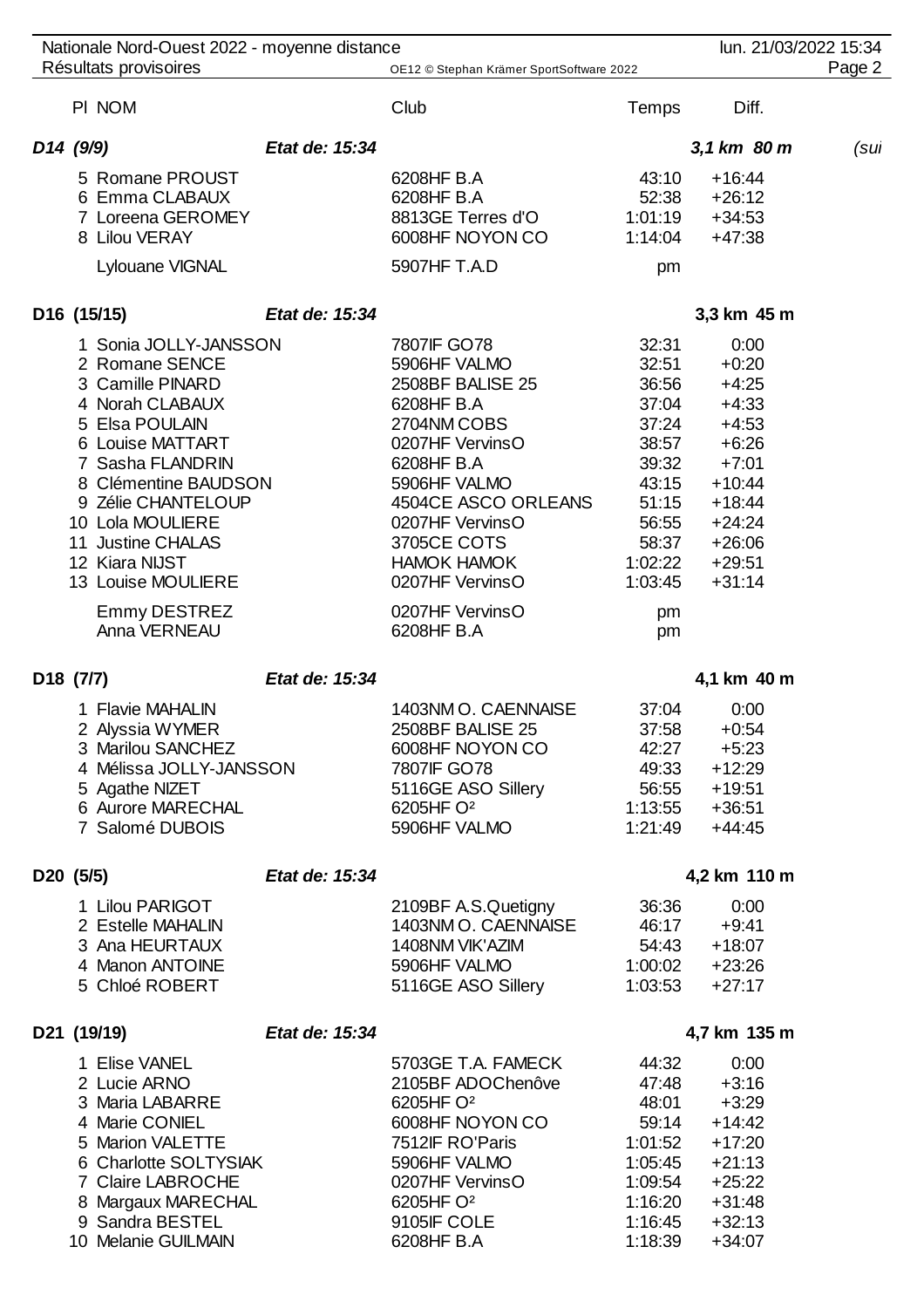| PI NOM                                                                                                                                                                                                                                                                                                                                                                                                                       |                | Club                                                                                                                                                                                                                                                                                                                                 | <b>Temps</b>                                                                                                                                                         | Diff.                                                                                                                                                                                                 |      |
|------------------------------------------------------------------------------------------------------------------------------------------------------------------------------------------------------------------------------------------------------------------------------------------------------------------------------------------------------------------------------------------------------------------------------|----------------|--------------------------------------------------------------------------------------------------------------------------------------------------------------------------------------------------------------------------------------------------------------------------------------------------------------------------------------|----------------------------------------------------------------------------------------------------------------------------------------------------------------------|-------------------------------------------------------------------------------------------------------------------------------------------------------------------------------------------------------|------|
| D21 (19/19)                                                                                                                                                                                                                                                                                                                                                                                                                  | Etat de: 15:34 |                                                                                                                                                                                                                                                                                                                                      |                                                                                                                                                                      | 4,7 km 135 m                                                                                                                                                                                          | (sul |
| 11 Edme PAILLARD<br>12 Emilie SEGUINOT<br>13 Mathilde ARROQUI<br>14 Christelle BRETON<br>15 Delphine CHAMBIRON<br>16 Mathilde LEHAULT<br>17 Orane DEMUYNCK<br>Perrine DUBREUCQ<br><b>Charlotte FRANCOISE</b>                                                                                                                                                                                                                 |                | 7512IF RO'Paris<br>5116GE ASO Sillery<br>5909HF CapOnord<br>5906HF VALMO<br>7512IF RO'Paris<br>1406NM vir'king raid<br>5906HF VALMO<br>5906HF VALMO<br>5906HF VALMO                                                                                                                                                                  | 1:18:48<br>1:20:03<br>1:22:34<br>1:34:39<br>Abandon<br>abs                                                                                                           | $+34:16$<br>$+35:31$<br>$+38:02$<br>$+50:07$<br>$1:53:18$ +1:08:46<br>$2:06:14$ +1:21:42<br>$2:25:13 +1:40:41$                                                                                        |      |
| D35 (9/9)                                                                                                                                                                                                                                                                                                                                                                                                                    | Etat de: 15:34 |                                                                                                                                                                                                                                                                                                                                      |                                                                                                                                                                      | 4,2 km 110 m                                                                                                                                                                                          |      |
| 1 Emilie CALANDOT<br>2 Eloise LOUVET<br>3 Léonor PEDRO<br>4 Marie DESTREE<br>5 Danni ZHEN<br>6 Elodie PIERRE<br>7 Valérie HOUTE<br>8 Lise DESTREZ<br>9 Marina JACQUEMART                                                                                                                                                                                                                                                     |                | 1403NM O. CAENNAISE<br>7707IF OPA MONTIGNY<br>7512IF RO'Paris<br>2517BF OTB<br>8903BF YCONE-Sens<br>2704NM COBS<br>6008HF NOYON CO<br>0207HF VervinsO<br>5909HF CapOnord                                                                                                                                                             | 58:43<br>1:01:28<br>1:04:17<br>1:13:10<br>1:15:32<br>1:20:39<br>1:24:17<br>1:29:02<br>2:42:40                                                                        | 0:00<br>$+2:45$<br>$+5:34$<br>$+14:27$<br>$+16:49$<br>$+21:56$<br>$+25:34$<br>$+30:19$<br>$+1:43:57$                                                                                                  |      |
| D40 (9/9)                                                                                                                                                                                                                                                                                                                                                                                                                    | Etat de: 15:34 |                                                                                                                                                                                                                                                                                                                                      |                                                                                                                                                                      | 4,1 km 40 m                                                                                                                                                                                           |      |
| 1 Michaela KOTECKA<br>2 Cindy BECU<br>3 Marie DINGREVILLE<br>4 Aline HARMAND<br>5 Laëtitia BAILLET<br>6 Olivia BERTOUT<br>7 Claire BAUDSON<br>8 Sophie LION<br>Aurélie KIRILOV                                                                                                                                                                                                                                               |                | 5906HF VALMO<br>6008HF NOYON CO<br>5906HF VALMO<br>3410OC MUC Orientation<br>6008HF NOYON CO<br>5906HF VALMO<br>5906HF VALMO<br>0207HF VervinsO<br>5906HF VALMO                                                                                                                                                                      | 42:35<br>44:04<br>54:48<br>57:02<br>1:23:53<br>1:26:45<br>1:36:30<br>pm                                                                                              | 0:00<br>$+1:29$<br>$+12:13$<br>$+14:27$<br>$+41:18$<br>$+44:10$<br>$+53:55$<br>$1:50:31 + 1:07:56$                                                                                                    |      |
| D45 (29/29)                                                                                                                                                                                                                                                                                                                                                                                                                  | Etat de: 15:34 |                                                                                                                                                                                                                                                                                                                                      |                                                                                                                                                                      | 3,5 km 80 m                                                                                                                                                                                           |      |
| 1 Marie-Hélène MOULIERE<br>2 Véronique CHATTLAIN<br>3 Marlene SANCHEZ<br>4 Stéphanie DERLOT<br>5 Perrine THENOZ<br>6 Chrystelle FAUVET<br>7 Stephanie VARRON<br>8 Marie DESRUMAUX<br>9 Céline SCHNEIDER<br>10 Sophie BRASSART<br>11 Magali LAUDE<br>12 Laurence LEFIEUX<br>13 Stéphanie POULAIN<br>14 Elodie MARCHER-TASSIN<br>15 Christelle WOJTKOWIAK<br>16 Cecilia DRUZETIC<br>17 Florence LAGRANGE<br>18 Clotilde PERRIN |                | 0207HF VervinsO<br>2508BF BALISE 25<br>6208HF B.A<br>7716IF BALISE 77<br>7807IF GO78<br>6008HF NOYON CO<br>9404IF AS IGN<br>5906HF VALMO<br>5116GE ASO Sillery<br>1403NM O. CAENNAISE<br>6208HF B.A<br>6008HF NOYON CO<br>2704NM COBS<br>1705NA CMO<br>5909HF CapOnord<br>7512IF RO'Paris<br>7716IF BALISE 77<br>2109BF A.S.Quetigny | 40:46<br>40:53<br>41:04<br>43:19<br>44:42<br>45:28<br>45:34<br>46:06<br>46:09<br>49:29<br>49:35<br>49:52<br>52:37<br>54:52<br>57:57<br>1:02:53<br>1:03:27<br>1:03:37 | 0:00<br>$+0:07$<br>$+0:18$<br>$+2:33$<br>$+3:56$<br>$+4:42$<br>$+4:48$<br>$+5:20$<br>$+5:23$<br>$+8:43$<br>$+8:49$<br>$+9:06$<br>$+11:51$<br>$+14:06$<br>$+17:11$<br>$+22:07$<br>$+22:41$<br>$+22:51$ |      |

Nationale Nord-Ouest 2022 - moyenne distance luncarrelation and the luncarrelational extendio luncarrelation of Résultats provisoires and the CEN of the CH2 © Stephan Krämer SportSoftware 2022 The CH3 of the CH3 Page 3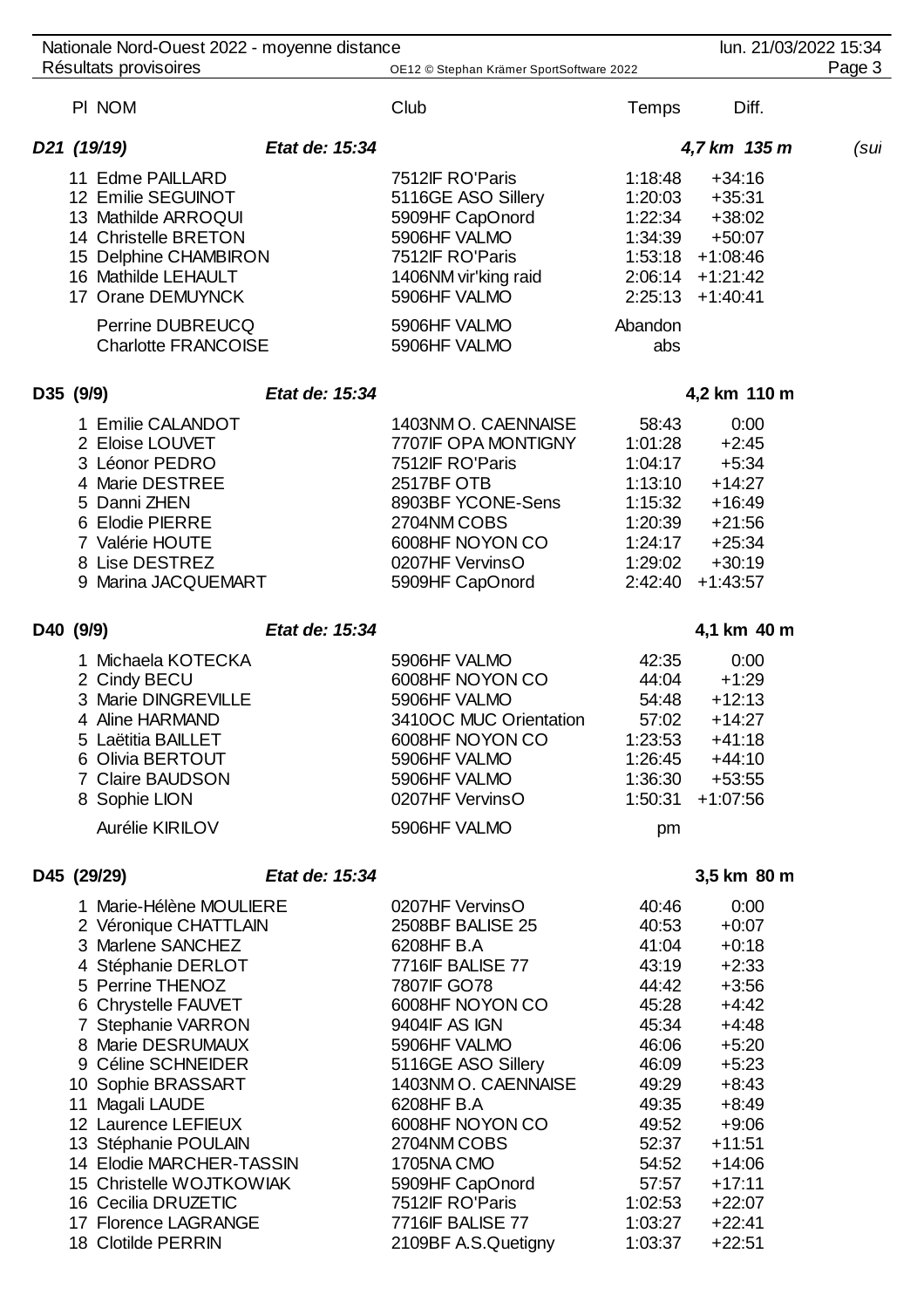| Nationale Nord-Ouest 2022 - moyenne distance                                                                                                                                                                                                                                                                                                                                                                           |                                                                                                                                                                                                                                                                                                                                                              |                                                                                                                                                                            | lun. 21/03/2022 15:34                                                                                                                                             |        |
|------------------------------------------------------------------------------------------------------------------------------------------------------------------------------------------------------------------------------------------------------------------------------------------------------------------------------------------------------------------------------------------------------------------------|--------------------------------------------------------------------------------------------------------------------------------------------------------------------------------------------------------------------------------------------------------------------------------------------------------------------------------------------------------------|----------------------------------------------------------------------------------------------------------------------------------------------------------------------------|-------------------------------------------------------------------------------------------------------------------------------------------------------------------|--------|
| Résultats provisoires                                                                                                                                                                                                                                                                                                                                                                                                  | OE12 © Stephan Krämer SportSoftware 2022                                                                                                                                                                                                                                                                                                                     |                                                                                                                                                                            |                                                                                                                                                                   | Page 4 |
| PI NOM                                                                                                                                                                                                                                                                                                                                                                                                                 | Club                                                                                                                                                                                                                                                                                                                                                         | Temps                                                                                                                                                                      | Diff.                                                                                                                                                             |        |
| Etat de: 15:34<br>D45 (29/29)                                                                                                                                                                                                                                                                                                                                                                                          |                                                                                                                                                                                                                                                                                                                                                              |                                                                                                                                                                            | 3,5 km 80 m                                                                                                                                                       | (sul   |
| 19 Sidonie ANDRE<br>20 Magalie PINARD<br>21 Sandrine BAUD<br>22 Marie-Pierre SENCE<br>23 Marieke VERAY<br>24 Stephanie SANCHEZ<br>25 Kristell BRONNEC<br>26 Nadejda VASILOI<br>27 Laetitia MARTIN<br>Sandrine HEYRMAN<br>Virginie PARIGOT                                                                                                                                                                              | 3705CE COTS<br>2508BF BALISE 25<br>6203HF A.RO.62<br>5906HF VALMO<br>6008HF NOYON CO<br>6008HF NOYON CO<br>6008HF NOYON CO<br>7707IF OPA MONTIGNY<br>5906HF VALMO<br>2109BF A.S.Quetigny<br>2109BF A.S.Quetigny                                                                                                                                              | 1:04:07<br>1:05:07<br>1:13:01<br>1:16:37<br>1:18:22<br>1:19:17<br>1:23:41<br>1:24:05<br>1:36:57<br>pm<br>abs                                                               | $+23:21$<br>$+24:21$<br>$+32:15$<br>$+35:51$<br>$+37:36$<br>$+38:31$<br>$+42:55$<br>$+43:19$<br>$+56:11$                                                          |        |
| D50 (19/19)<br>Etat de: 15:34                                                                                                                                                                                                                                                                                                                                                                                          |                                                                                                                                                                                                                                                                                                                                                              |                                                                                                                                                                            | 3,5 km 80 m                                                                                                                                                       |        |
| 1 Jeanette JANSSON<br>2 Isabelle WYMER<br>3 Marie GRENDEL<br>4 Agnès SEGONDY<br>5 Catherine ROUX<br>6 Florence BESTEL<br><b>7 Laurence AUGHUET</b><br>8 Nathalie GUENIN<br>9 Céline ARMAING<br>10 Elisabeth PEETERS<br>11 Isabelle VARRON<br>12 Anne-sophie ARROQUI<br>13 Sophie DUFEY<br>14 Nathalie DANDEL<br>Muriel LE CAM<br>Patricia FINET<br><b>Florence LAPERGUE</b><br>Séverine SOLTYSIAK<br><b>Annie NOEL</b> | 7807IF GO78<br>2508BF BALISE 25<br>2704NM COBS<br>5703GE T.A. FAMECK<br>6205HF O <sup>2</sup><br>9105IF COLE<br>5116GE ASO Sillery<br>5116GE ASO Sillery<br>5906HF VALMO<br>7512IF RO'Paris<br>9404IF AS IGN<br>5909HF CapOnord<br>6008HF NOYON CO<br>7512IF RO'Paris<br>3502BR CRCO<br>5906HF VALMO<br>3319NA SMOG<br>5906HF VALMO<br>6205HF O <sup>2</sup> | 42:09<br>42:48<br>43:37<br>50:20<br>56:02<br>56:47<br>1:02:03<br>1:02:33<br>1:12:10<br>1:14:26<br>1:21:14<br>1:23:24<br>1:59:24<br>2:25:58<br>pm<br>pm<br>pm<br>abs<br>abs | 0:00<br>$+0:39$<br>$+1:28$<br>$+8:11$<br>$+13:53$<br>$+14:38$<br>$+19:54$<br>$+20:24$<br>$+30:01$<br>$+32:17$<br>$+39:05$<br>$+41:15$<br>$+1:17:15$<br>$+1:43:49$ |        |
| Etat de: 15:34<br>D55 (15/15)                                                                                                                                                                                                                                                                                                                                                                                          |                                                                                                                                                                                                                                                                                                                                                              |                                                                                                                                                                            | 3,0 km 40 m                                                                                                                                                       |        |
| 1 Marie MORLON<br>2 Christine ANTOINE<br>3 Nathalie RAUTURIER<br>4 Marie-Pierre COFFE<br>5 Irene DASILVA<br>6 Caroline BOUCHERIE<br>6 Karine MAES<br>8 Valérie PEKER<br>9 Isabelle RORA<br>10 Line MARATIER<br>11 Dominique BOUCHART<br>12 Marie COVIAUX<br>13 Fabienne BEAUVISAGE<br>14 Ulrike CHARDOT<br><b>Carine REINEN</b>                                                                                        | 2108BF Talant SO<br>1403NM O. CAENNAISE<br>7807IF GO78<br>9502IF ACBeauchamp<br>7707IF OPA MONTIGNY<br><b>7716IF BALISE 77</b><br>5604BR COL<br>7707IF OPA MONTIGNY<br><b>7716IF BALISE 77</b><br>3705CE COTS<br>7807IF GO78<br><b>5101GE ENS</b><br>7807IF GO78<br>7807IF GO78<br>4504CE ASCO ORLEANS                                                       | 25:54<br>33:18<br>43:20<br>49:14<br>50:35<br>51:16<br>51:16<br>53:46<br>54:33<br>55:21<br>59:50<br>1:04:32<br>1:08:09<br>1:25:07<br>Abandon                                | 0:00<br>$+7:24$<br>$+17:26$<br>$+23:20$<br>$+24:41$<br>$+25:22$<br>$+25:22$<br>$+27:52$<br>$+28:39$<br>$+29:27$<br>$+33:56$<br>$+38:38$<br>$+42:15$<br>$+59:13$   |        |
|                                                                                                                                                                                                                                                                                                                                                                                                                        |                                                                                                                                                                                                                                                                                                                                                              |                                                                                                                                                                            |                                                                                                                                                                   |        |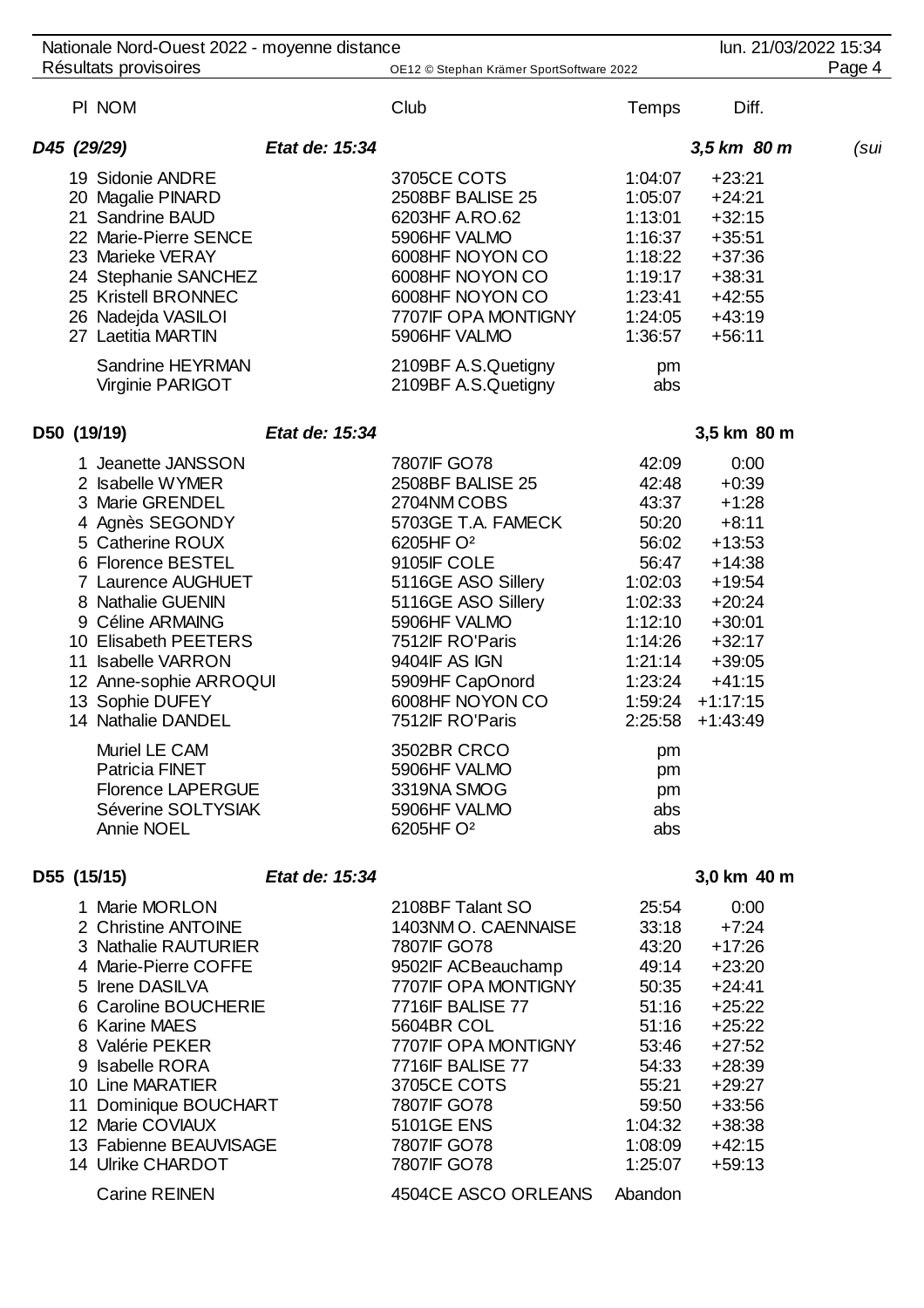| Nationale Nord-Ouest 2022 - moyenne distance                                                                                                                                                                                 |                |                                                                                                                                                                                        |                                                                                        | lun. 21/03/2022 15:34                                                                                       |  |
|------------------------------------------------------------------------------------------------------------------------------------------------------------------------------------------------------------------------------|----------------|----------------------------------------------------------------------------------------------------------------------------------------------------------------------------------------|----------------------------------------------------------------------------------------|-------------------------------------------------------------------------------------------------------------|--|
| Résultats provisoires                                                                                                                                                                                                        |                | OE12 © Stephan Krämer SportSoftware 2022                                                                                                                                               |                                                                                        | Page 5                                                                                                      |  |
| PI NOM                                                                                                                                                                                                                       |                | Club                                                                                                                                                                                   | Temps                                                                                  | Diff.                                                                                                       |  |
| D60 (9/9)                                                                                                                                                                                                                    | Etat de: 15:34 |                                                                                                                                                                                        |                                                                                        | 3,0 km 40 m                                                                                                 |  |
| 1 Martine WIBART<br>2 Camille GIRE<br>3 Myriam CORDEIRO MENDES<br>4 Dominique BRET<br>5 Pascale MARTIN<br>6 Isabelle GLASSET<br><b>Claudie GREVET</b><br>Odile POULAIN<br><b>Yvette QUEYROI</b>                              |                | 9502IF ACBeauchamp<br>7707IF OPA MONTIGNY<br>6008HF NOYON CO<br>7512IF RO'Paris<br>7512IF RO'Paris<br>7807IF GO78<br>6806GE COBuhl.Florival<br>5909HF CapOnord<br>6604OC C.O.T.E. 66   | 34:08<br>36:18<br>45:56<br>48:27<br>48:33<br>1:08:03<br>pm<br>pm<br>Abandon            | 0:00<br>$+2:10$<br>$+11:48$<br>$+14:19$<br>$+14:25$<br>$+33:55$                                             |  |
| D65 (10/11)                                                                                                                                                                                                                  | Etat de: 15:34 |                                                                                                                                                                                        |                                                                                        | 2,5 km 50 m                                                                                                 |  |
| 1 Sylvie MARCHESIN<br>2 Pascale PREVOST<br>3 Guyonne PETIT<br>4 Jane CAMPBELL<br>5 Christine VAGNER<br>6 Bernadette VANDERMEULEN<br>7 Evelyne THIEBAUT<br>8 Françoise PAPILLON<br>9 Isabelle BEN KHALED<br>10 Ariane TESSIER |                | 5402GE SCAPA NANCY<br>7707IF OPA MONTIGNY<br>7808IF ASMB-CO<br>7807IF GO78<br>5716GE METZO<br>2517BF OTB<br>5402GE SCAPA NANCY<br>2109BF A.S.Quetigny<br>5906HF VALMO<br>7709IF USM/CO | 23:51<br>24:52<br>26:35<br>31:55<br>32:07<br>32:43<br>36:54<br>40:59<br>47:14<br>51:15 | 0:00<br>$+1:01$<br>$+2:44$<br>$+8:04$<br>$+8:16$<br>$+8:52$<br>$+13:03$<br>$+17:08$<br>$+23:23$<br>$+27:24$ |  |
| D70 (5/5)                                                                                                                                                                                                                    | Etat de: 15:34 |                                                                                                                                                                                        |                                                                                        | 2,5 km 50 m                                                                                                 |  |
| 1 Catherine CHALOPIN<br>2 Nelly DEVILLE<br>3 Annick LECOYER<br>4 Marie-Thérèse ROSE<br>5 Marcelline RIMETZ                                                                                                                   |                | 2105BF ADOChenôve<br>5402GE SCAPA NANCY<br>0207HF VervinsO<br>0801GE OSCM<br>6208HF B.A                                                                                                | 36:53<br>39:01<br>42:15<br>48:12<br>58:25                                              | 0:00<br>$+2:08$<br>$+5:22$<br>$+11:19$<br>$+21:32$                                                          |  |
| D75 (4/4)                                                                                                                                                                                                                    | Etat de: 15:34 |                                                                                                                                                                                        |                                                                                        | 2,5 km 50 m                                                                                                 |  |
| 1 Madeleine DIEUDONNE<br>2 Marie-Bernadette MOULIERE<br>3 Manon RENNOTTE<br><b>Martine DENIS</b>                                                                                                                             |                | 7808IF ASMB-CO<br>0207HF VervinsO<br>5703GE T.A. FAMECK<br>9404IF AS IGN                                                                                                               | 39:31<br>55:41<br>pm                                                                   | 0:00<br>$43:18 +3:47$<br>$+16:10$                                                                           |  |
| H10 (8/8)                                                                                                                                                                                                                    | Etat de: 15:34 |                                                                                                                                                                                        |                                                                                        | 2,3 km 15 m                                                                                                 |  |
| 1 Aubin GUIOT<br>2 Thomas CHATTLAIN<br>3 Jonas KOTECKY<br>4 Marin TESSE<br>5 Côme MOTTET<br>6 Nathan GIL SILVEIRA<br>7 Cyprien LION<br>8 Baptiste PASQUASY                                                                   |                | 4504CE ASCO ORLEANS<br>2508BF BALISE 25<br>5906HF VALMO<br>2109BF A.S.Quetigny<br>3502BR CRCO<br>9404IF AS IGN<br>0207HF VervinsO<br>2517BF OTB                                        | 17:40<br>20:36<br>21:10<br>21:50<br>28:33<br>32:59<br>34:30<br>37:10                   | 0:00<br>$+2:56$<br>$+3:30$<br>$+4:10$<br>$+10:53$<br>$+15:19$<br>$+16:50$<br>$+19:30$                       |  |
| H12 (10/10)                                                                                                                                                                                                                  | Etat de: 15:34 |                                                                                                                                                                                        |                                                                                        | 2,6 km 80 m                                                                                                 |  |
| 1 Jáchym KOTECKY<br>2 Linaël DELCUSE<br>3 Jean BAUDSON                                                                                                                                                                       |                | 5906HF VALMO<br>5909HF CapOnord<br>5906HF VALMO                                                                                                                                        | 26:56<br>32:27<br>33:32                                                                | 0:00<br>$+5:31$<br>$+6:36$                                                                                  |  |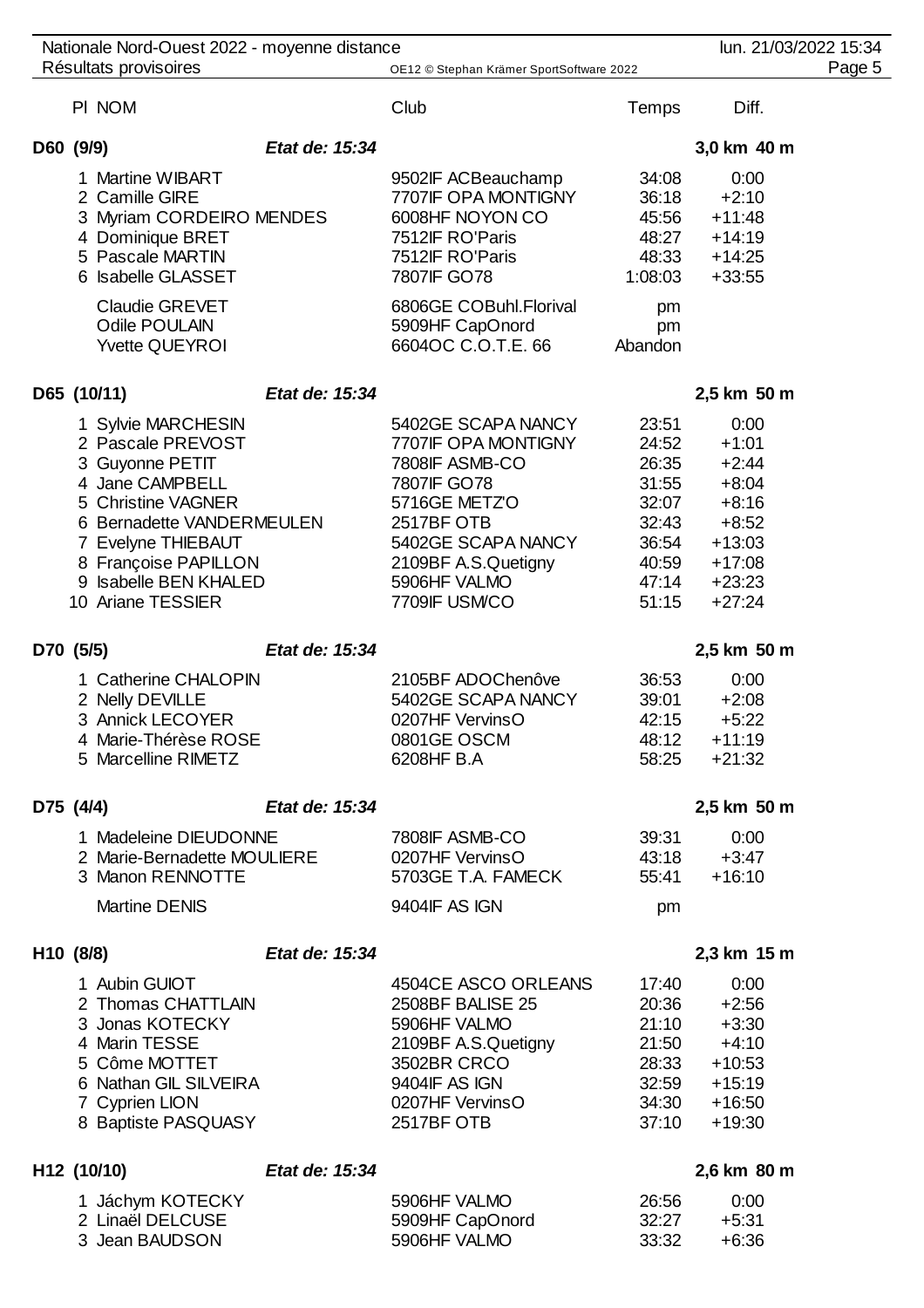| Nationale Nord-Ouest 2022 - moyenne distance<br>Résultats provisoires                                                                                                                                                                                                                                               |                | OE12 © Stephan Krämer SportSoftware 2022                                                                                                                                                                                                                                                                  |                                                                                                                                        | lun. 21/03/2022 15:34                                                                                                                                            | Page 6 |
|---------------------------------------------------------------------------------------------------------------------------------------------------------------------------------------------------------------------------------------------------------------------------------------------------------------------|----------------|-----------------------------------------------------------------------------------------------------------------------------------------------------------------------------------------------------------------------------------------------------------------------------------------------------------|----------------------------------------------------------------------------------------------------------------------------------------|------------------------------------------------------------------------------------------------------------------------------------------------------------------|--------|
| PI NOM                                                                                                                                                                                                                                                                                                              |                | Club                                                                                                                                                                                                                                                                                                      | <b>Temps</b>                                                                                                                           | Diff.                                                                                                                                                            |        |
| H <sub>12</sub> (10/10)                                                                                                                                                                                                                                                                                             | Etat de: 15:34 |                                                                                                                                                                                                                                                                                                           |                                                                                                                                        | 2,6 km 80 m                                                                                                                                                      | (sul   |
| 4 Arnaud THENOZ<br>5 Emile PASQUASY<br>6 Abel BESSON-VANDROMME<br>7 Vassily LEMONIER<br>8 Koben DESTREZ<br>9 Elio PENNETEAU<br>Tom FLANDRIN                                                                                                                                                                         |                | 7807IF GO78<br>2517BF OTB<br>4504CE ASCO ORLEANS<br>7707IF OPA MONTIGNY<br>0207HF VervinsO<br>6008HF NOYON CO<br>6208HF B.A                                                                                                                                                                               | 34:31<br>37:32<br>43:00<br>48:01<br>1:13:03<br>1:21:50<br>Abandon                                                                      | $+7:35$<br>$+10:36$<br>$+16:04$<br>$+21:05$<br>$+46:07$<br>$+54:54$                                                                                              |        |
|                                                                                                                                                                                                                                                                                                                     |                |                                                                                                                                                                                                                                                                                                           |                                                                                                                                        |                                                                                                                                                                  |        |
| H14 (15/15)                                                                                                                                                                                                                                                                                                         | Etat de: 15:34 |                                                                                                                                                                                                                                                                                                           |                                                                                                                                        | 3,7 km 100 m                                                                                                                                                     |        |
| 1 Tom LEMERCIER<br>2 Evan BENARD RIBERA<br>3 Florent HEYRMAN<br>4 Marin PHILIBERT<br>5 Jérémie THENOZ<br>6 Julien GATINEAU<br>7 Paul CHATELAIN<br>8 Gabriel SANCHEZ<br>9 Gabriel DUFEY<br>10 Achille BOUCHERIE<br>11 Paul GATINEAU<br>12 Erwan YVART<br>13 Malo TESSE<br>14 Maxime DRUZETIC<br><b>Edouard HENKY</b> |                | 5703GE T.A. FAMECK<br>7716IF BALISE 77<br>2109BF A.S.Quetigny<br>3410OC MUC Orientation<br>7807IF GO78<br>2801CE ESPAD<br>6205HF O <sup>2</sup><br>6008HF NOYON CO<br>6008HF NOYON CO<br>7716IF BALISE 77<br>2801CE ESPAD<br>7807IF GO78<br>2109BF A.S.Quetigny<br>7512IF RO'Paris<br>2109BF A.S.Quetigny | 33:06<br>34:28<br>39:57<br>43:34<br>44:28<br>46:32<br>49:01<br>49:02<br>51:19<br>53:46<br>55:03<br>1:13:05<br>1:25:08<br>1:39:56<br>pm | 0:00<br>$+1:22$<br>$+6:51$<br>$+10:28$<br>$+11:22$<br>$+13:26$<br>$+15:55$<br>$+15:56$<br>$+18:13$<br>$+20:40$<br>$+21:57$<br>$+39:59$<br>$+52:02$<br>$+1:06:50$ |        |
| H16 (16/17)                                                                                                                                                                                                                                                                                                         | Etat de: 15:34 |                                                                                                                                                                                                                                                                                                           |                                                                                                                                        | 3,9 km 95 m                                                                                                                                                      |        |
| 1 Nathan PHILIBERT<br>2 Remi BROCHOT<br>3 Tom MARIENNE<br>4 Elouan BRASSART<br>5 Louis GIL SILVEIRA<br>6 Colin BRISEBOIS<br>7 Nathan MOTHERON<br>8 Baptiste DUYME<br>9 Clément RICHARD<br>10 Raphaël YVART<br>11 Paul TRAMALLONI<br>12 Alexandre DRUZETIC<br>13 Gabriel BERTOUT                                     |                | 3410OC MUC Orientation<br>7716IF BALISE 77<br>7707IF OPA MONTIGNY<br>1403NM O. CAENNAISE<br>9404IF AS IGN<br>0207HF VervinsO<br>6208HF B.A<br>5116GE ASO Sillery<br>1403NM O. CAENNAISE<br>7807IF GO78<br>2109BF A.S.Quetigny<br>7512IF RO'Paris<br>5906HF VALMO                                          | 28:00<br>33:33<br>35:59<br>37:23<br>38:40<br>40:18<br>40:23<br>51:55<br>57:24<br>58:54<br>1:06:08<br>1:10:40<br>1:23:16                | 0:00<br>$+5:33$<br>$+7:59$<br>$+9:23$<br>$+10:40$<br>$+12:18$<br>$+12:23$<br>$+23:55$<br>$+29:24$<br>$+30:54$<br>$+38:08$<br>$+42:40$<br>$+55:16$                |        |
| Julien DECOBERT<br><b>Gabriel DASSONVILLE</b><br>Prosper TISSOT                                                                                                                                                                                                                                                     |                | 7707IF OPA MONTIGNY<br>6208HF B.A<br>7707IF OPA MONTIGNY                                                                                                                                                                                                                                                  | pm<br>pm<br>abs                                                                                                                        |                                                                                                                                                                  |        |

# **H18 (18/18)** *Etat de: 15:34* **5,2 km 120 m**

| 1 Antoine DERLOT   | 7707IF OPA MONTIGNY | 37.49 | 0:00     |
|--------------------|---------------------|-------|----------|
| 2 Baptiste DELORME | 7707IF OPA MONTIGNY | 41.34 | $+3:45$  |
| 3 Alec LE HELLOCO  | 7707IF OPA MONTIGNY | 47:32 | $+9.43$  |
| 4 Maxence DENOUAL  | 6008HF NOYON CO     | 52:18 | $+14:29$ |
| 5 Aurélien PINARD  | 2508BF BALISE 25    | 53:37 | $+15:48$ |
| 6 Laouen BERTIN    | 3705CE COTS         | 54.04 | $+16.15$ |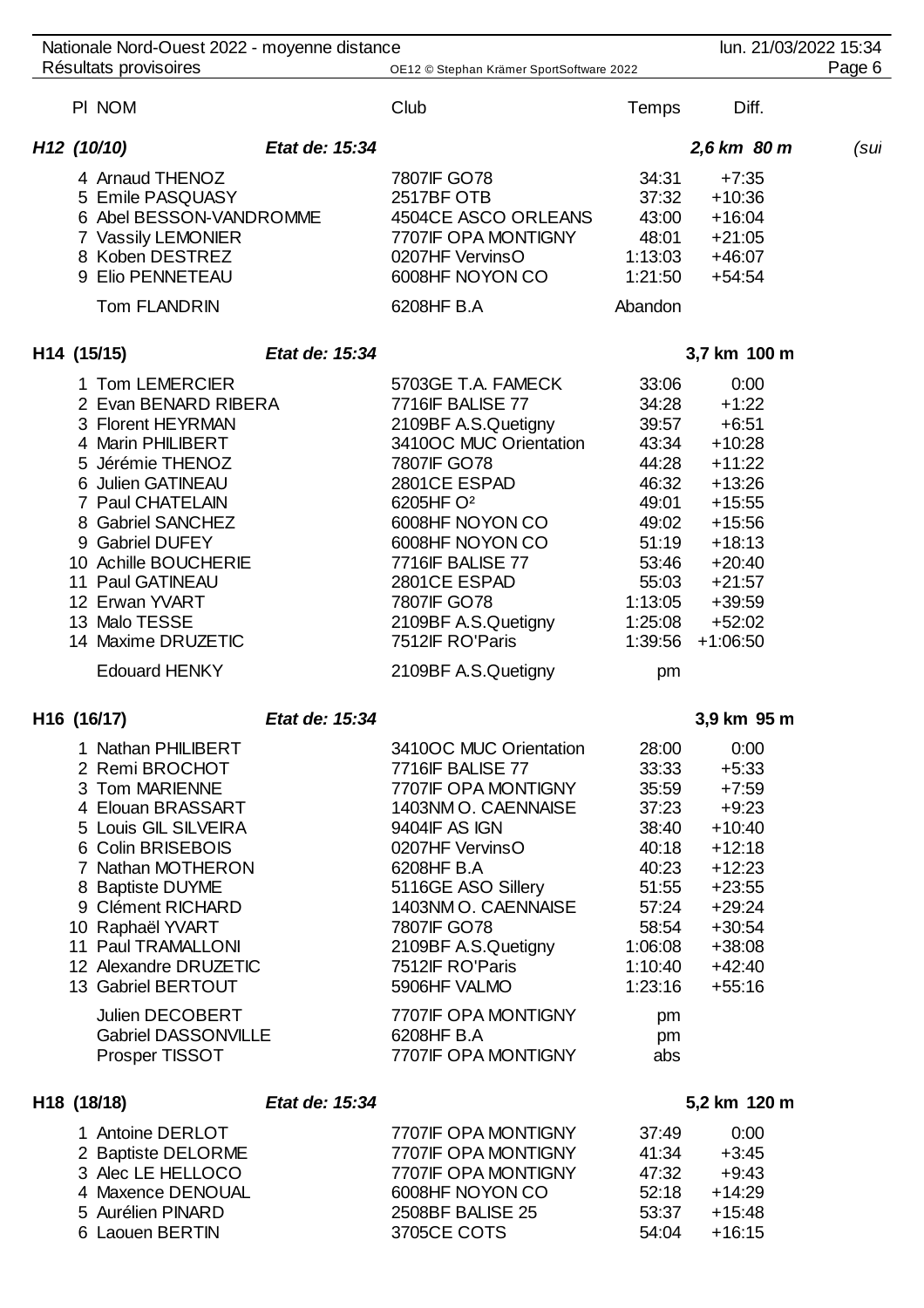| Nationale Nord-Ouest 2022 - moyenne distance                                                                                                                                                                                                                                                                                                                                                                                                                                                                                                                   |                |                                                                                                                                                                                                                                                                                                                                                                                                                                                                                                       |                                                                                                                                                                                                                                                        | lun. 21/03/2022 15:34                                                                                                                                                                                                                                                                                            |        |
|----------------------------------------------------------------------------------------------------------------------------------------------------------------------------------------------------------------------------------------------------------------------------------------------------------------------------------------------------------------------------------------------------------------------------------------------------------------------------------------------------------------------------------------------------------------|----------------|-------------------------------------------------------------------------------------------------------------------------------------------------------------------------------------------------------------------------------------------------------------------------------------------------------------------------------------------------------------------------------------------------------------------------------------------------------------------------------------------------------|--------------------------------------------------------------------------------------------------------------------------------------------------------------------------------------------------------------------------------------------------------|------------------------------------------------------------------------------------------------------------------------------------------------------------------------------------------------------------------------------------------------------------------------------------------------------------------|--------|
| Résultats provisoires                                                                                                                                                                                                                                                                                                                                                                                                                                                                                                                                          |                | OE12 © Stephan Krämer SportSoftware 2022                                                                                                                                                                                                                                                                                                                                                                                                                                                              |                                                                                                                                                                                                                                                        |                                                                                                                                                                                                                                                                                                                  | Page 7 |
| PI NOM                                                                                                                                                                                                                                                                                                                                                                                                                                                                                                                                                         |                | Club                                                                                                                                                                                                                                                                                                                                                                                                                                                                                                  | <b>Temps</b>                                                                                                                                                                                                                                           | Diff.                                                                                                                                                                                                                                                                                                            |        |
| H <sub>18</sub> (18/18)                                                                                                                                                                                                                                                                                                                                                                                                                                                                                                                                        | Etat de: 15:34 |                                                                                                                                                                                                                                                                                                                                                                                                                                                                                                       |                                                                                                                                                                                                                                                        | 5,2 km 120 m                                                                                                                                                                                                                                                                                                     | (sul   |
| 7 Titouan CHAPUT<br>8 Rudi HEROUARD<br>9 Lucas GILLARD<br>10 Marc NIZET<br>11 Mathéo LAHOREAU<br>12 Victor ANDRILLON<br>13 Milo CARPENTIER<br>14 Titouan Blake GEROMEY<br>15 Martin SANCHEZ<br><b>Antonin PIVRY</b><br>Luca CHABE<br>Timéo SCHMITT                                                                                                                                                                                                                                                                                                             |                | 1406NM vir'king raid<br>7716IF BALISE 77<br>7716IF BALISE 77<br>5116GE ASO Sillery<br>3705CE COTS<br>7807IF GO78<br>5906HF VALMO<br>8813GE Terres d'O<br>2704NM COBS<br>3705CE COTS<br>6208HF B.A<br>7707IF OPA MONTIGNY                                                                                                                                                                                                                                                                              | 58:27<br>1:01:07<br>1:01:45<br>1:03:23<br>1:33:56<br>1:34:03<br>1:39:42<br>1:46:01<br>1:46:29<br>pm<br>pm<br>pm                                                                                                                                        | $+20:38$<br>$+23:18$<br>$+23:56$<br>$+25:34$<br>$+56:07$<br>$+56:14$<br>$+1:01:53$<br>$+1:08:12$<br>$+1:08:40$                                                                                                                                                                                                   |        |
| H20 (4/4)                                                                                                                                                                                                                                                                                                                                                                                                                                                                                                                                                      | Etat de: 15:34 |                                                                                                                                                                                                                                                                                                                                                                                                                                                                                                       |                                                                                                                                                                                                                                                        | 5,4 km 80 m                                                                                                                                                                                                                                                                                                      |        |
| 1 Antoine MATTART<br>2 Bastien THENOZ<br>3 Théophane ROUX<br>4 Titouan MIELLET                                                                                                                                                                                                                                                                                                                                                                                                                                                                                 |                | 0207HF VervinsO<br>7807IF GO78<br>7512IF RO'Paris<br>5906HF VALMO                                                                                                                                                                                                                                                                                                                                                                                                                                     | 38:01<br>39:59<br>1:31:11                                                                                                                                                                                                                              | 0:00<br>$+1:58$<br>$+53:10$<br>$1:51:19$ +1:13:18                                                                                                                                                                                                                                                                |        |
| H21 (29/29)                                                                                                                                                                                                                                                                                                                                                                                                                                                                                                                                                    | Etat de: 15:34 |                                                                                                                                                                                                                                                                                                                                                                                                                                                                                                       |                                                                                                                                                                                                                                                        | 6,1 km 155 m                                                                                                                                                                                                                                                                                                     |        |
| 1 Kylian WYMER<br>2 Clément DEMEUSE<br>3 David VIEILLEDENT<br>4 Thomas BACHEL<br>5 Alexandre DEES<br>6 Nils CREUSAT<br>7 Vincent ROY<br>8 Rémi HAUTREUX<br>9 Malo DOURDOU-VARRON<br>10 Thomas BOUSSER<br>11 Maxime DIVAY<br>12 Lucas THOUVENIN<br>13 Mathis PRUVOST<br>14 Aurelien BRASSART<br>15 Sébastien DELCUSE<br>16 Anthony CLERTON<br>17 Aymerick Kylian DUPONT<br>18 Valentin FONTAINE<br>19 Armand POMART<br>20 Aristide MULLER<br>21 Guillaume JACQUIN<br>22 Louis BOUCHERIE<br>23 Mario DE PAZ DIEZ<br>24 Pierre-Jean TISSERAND<br>25 Mathieu GAREL |                | 2508BF BALISE 25<br>2517BF OTB<br>2704NM COBS<br>5703GE T.A. FAMECK<br>6008HF NOYON CO<br>5703GE T.A. FAMECK<br>5906HF VALMO<br>6008HF NOYON CO<br>9404IF AS IGN<br>5703GE T.A. FAMECK<br>1406NM vir'king raid<br>5703GE T.A. FAMECK<br>6205HF O <sup>2</sup><br>1403NM O. CAENNAISE<br>6205HF O <sup>2</sup><br>7512IF RO'Paris<br>0207HF VervinsO<br>7716IF BALISE 77<br>9404IF AS IGN<br>5906HF VALMO<br>5906HF VALMO<br>7716IF BALISE 77<br>7512IF RO'Paris<br>6008HF NOYON CO<br>7512IF RO'Paris | 41:34<br>46:12<br>48:33<br>52:31<br>53:07<br>55:14<br>59:26<br>1:03:40<br>1:04:43<br>1:06:35<br>1:08:47<br>1:10:46<br>1:12:40<br>1:12:47<br>1:12:48<br>1:14:14<br>1:15:19<br>1:21:56<br>1:22:58<br>1:31:31<br>1:37:09<br>1:38:00<br>1:46:19<br>2:27:21 | 0:00<br>$+4:38$<br>$+6:59$<br>$+10:57$<br>$+11:33$<br>$+13:40$<br>$+17:52$<br>$+22:06$<br>$+23:09$<br>$+25:01$<br>$+27:13$<br>$+29:12$<br>$+31:06$<br>$+31:13$<br>$+31:14$<br>$+32:40$<br>$+33:45$<br>$+40:22$<br>$+41:24$<br>$+49:57$<br>$+55:35$<br>$+56:26$<br>$+1:04:45$<br>$2:08:53 +1:27:19$<br>$+1:45:47$ |        |
| John WILHEMS<br><b>Arnault BESTEL</b><br>Romain TASSART<br><b>Lucas VARIN</b>                                                                                                                                                                                                                                                                                                                                                                                                                                                                                  |                | <b>ASUB ASUB</b><br>9105IF COLE<br>6208HF B.A<br>5906HF VALMO                                                                                                                                                                                                                                                                                                                                                                                                                                         | pm<br>abs<br>abs<br>abs                                                                                                                                                                                                                                |                                                                                                                                                                                                                                                                                                                  |        |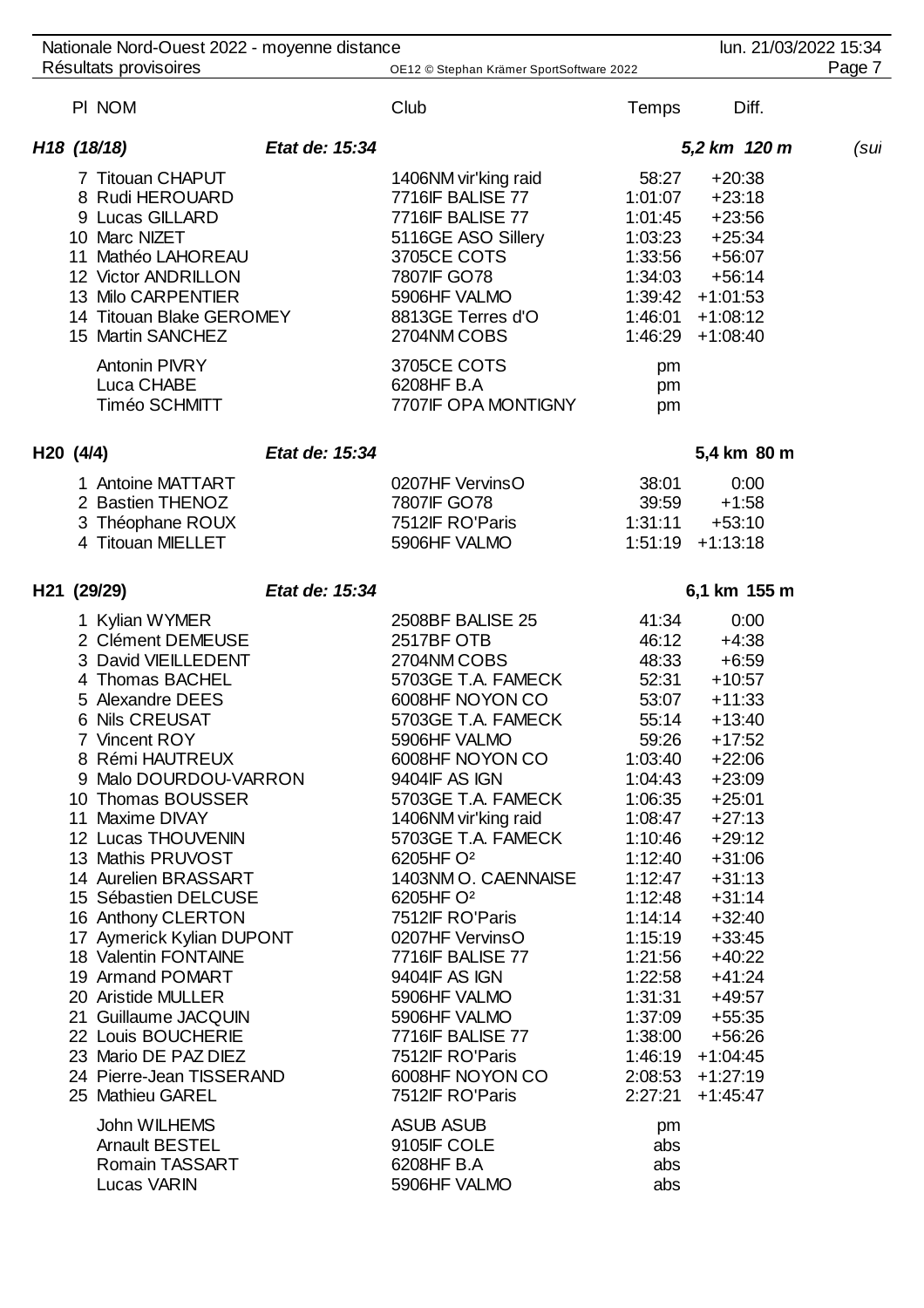|                       | Nationale Nord-Ouest 2022 - moyenne distance                                                                                                                                                                                            |                |                                                                                                                                                                                                      |                                                                                                              | lun. 21/03/2022 15:34                                                                                            |        |
|-----------------------|-----------------------------------------------------------------------------------------------------------------------------------------------------------------------------------------------------------------------------------------|----------------|------------------------------------------------------------------------------------------------------------------------------------------------------------------------------------------------------|--------------------------------------------------------------------------------------------------------------|------------------------------------------------------------------------------------------------------------------|--------|
| Résultats provisoires |                                                                                                                                                                                                                                         |                | OE12 © Stephan Krämer SportSoftware 2022                                                                                                                                                             |                                                                                                              |                                                                                                                  | Page 8 |
|                       | PI NOM                                                                                                                                                                                                                                  |                | Club                                                                                                                                                                                                 | <b>Temps</b>                                                                                                 | Diff.                                                                                                            |        |
| H35 (11/11)           |                                                                                                                                                                                                                                         | Etat de: 15:34 |                                                                                                                                                                                                      |                                                                                                              | 5,4 km 80 m                                                                                                      |        |
|                       | 1 Martin MOTTET<br>2 Lilian LE GUEVELLOU<br>3 Thomas LAURENT<br>4 Sylvain CLABAUX<br>5 Julien SALLIOT<br>6 Aurélien DOROL<br>7 Nathanaël CHOPIN<br>8 Arnaud BAILLET<br>9 Mathieu MARTINEZ<br>10 Damien SAWKA<br><b>Timothée CHOISEL</b> |                | 3502BR CRCO<br>4504CE ASCO ORLEANS<br>7512IF RO'Paris<br>6208HF B.A<br>3502BR CRCO<br>7512IF RO'Paris<br>7512IF RO'Paris<br>6008HF NOYON CO<br>7512IF RO'Paris<br>2801CE ESPAD<br>5402GE SCAPA NANCY | 34:33<br>53:34<br>1:02:11<br>1:03:14<br>1:04:07<br>1:07:26<br>1:11:33<br>1:13:42<br>1:16:06<br>1:25:50<br>pm | 0:00<br>$+19:01$<br>$+27:38$<br>$+28:41$<br>$+29:34$<br>$+32:53$<br>$+37:00$<br>$+39:09$<br>$+41:33$<br>$+51:17$ |        |
| H40 (14/14)           |                                                                                                                                                                                                                                         | Etat de: 15:34 |                                                                                                                                                                                                      |                                                                                                              | 5,2 km 120 m                                                                                                     |        |
|                       | 1 Johann TINCHANT<br>2 François CALANDOT<br>3 Fabien PASQUASY<br>4 Alexis GUIOT<br>5 Benjamin MAURIES<br>6 Mathieu LEMERCIER<br>7 Francesco AVVISATI<br>8 Mickaël MOLLE<br>Nicolas BOUSSAC<br>10 Julien MILEO                           |                | 2517BF OTB<br>1403NM O. CAENNAISE<br>2517BF OTB<br>4504CE ASCO ORLEANS<br>7807IF GO78<br>5703GE T.A. FAMECK<br>7512IF RO'Paris<br><b>7716IF BALISE 77</b><br>4504CE ASCO ORLEANS<br>2704NM COBS      | 37:15<br>37:24<br>37:48<br>43:21<br>44:14<br>47:21<br>49:39<br>51:08<br>52:59<br>53:23                       | 0:00<br>$+0:09$<br>$+0:33$<br>$+6:06$<br>$+6:59$<br>$+10:06$<br>$+12:24$<br>$+13:53$<br>$+15:44$<br>$+16:08$     |        |

| 11 Hervé QUINQUENEL | 9404 F AS IGN          | 54.23   | +17:08   |
|---------------------|------------------------|---------|----------|
| 12 Simon PHILIBERT  | 3410OC MUC Orientation | .56.25  | +19:10   |
| 13 Sébastien DAELS  | COMB COMB              | 56.51   | - +19:36 |
| 14 Michael DOUNON   | 3308NA SAGC CESTAS     | 1.29.30 | +52:15   |

## **H45 (27/27)** *Etat de: 15:34* **5,0 km 130 m**

1 Fabrice VANNIER 7716IF BALISE 77 36:20 0:00 Jérôme BAUDSON 5906HF VALMO 37:04 +0:44 Ondrej KOTECKY 5906HF VALMO 41:40 +5:20 David BESSON 4504CE ASCO ORLEANS 45:05 +8:45 Stephane SENCE 5906HF VALMO 49:29 +13:09 Nicolas POULAIN 2704NM COBS 51:25 +15:05 Vincent DELCUSE 5909HF CapOnord 56:31 +20:11 8 Gregory PELLETIER 7807IF GO78 56:55 +20:35 Guillaume BARTHEL 2109BF A.S.Quetigny 58:22 +22:02 Eric MATTART 0207HF VervinsO 59:09 +22:49 Gautier FLANDRIN 6208HF B.A 1:00:37 +24:17 Jérôme CZERNIAK 6205HF O² 1:02:44 +26:24 Hervé RAU 5909HF CapOnord 1:02:54 +26:34 Christopher SCOTT 5703GE T.A. FAMECK 1:03:44 +27:24 Christophe GATINEAU 2801CE ESPAD 1:04:13 +27:53 Laurent LAIGNEAU 2801CE ESPAD 1:05:12 +28:52 Jérôme PERRIN 2109BF A.S.Quetigny 1:07:44 +31:24 Olivier DUYME 5116GE ASO Sillery 1:09:43 +33:23 Yves ARNO ASUB ASUB 1:10:44 +34:24 Martial URVOY 6203HF A.RO.62 1:13:02 +36:42 Tino NIJST HAMOK HAMOK 1:19:23 +43:03 Carlos GIL SILVEIRA 9404IF AS IGN 1:23:24 +47:04 23 François MOREAU-DESCOINGS 5906HF VALMO 1:33:05 +56:45 Byron HAWKINS 3502BR CRCO 2:05:27 +1:29:07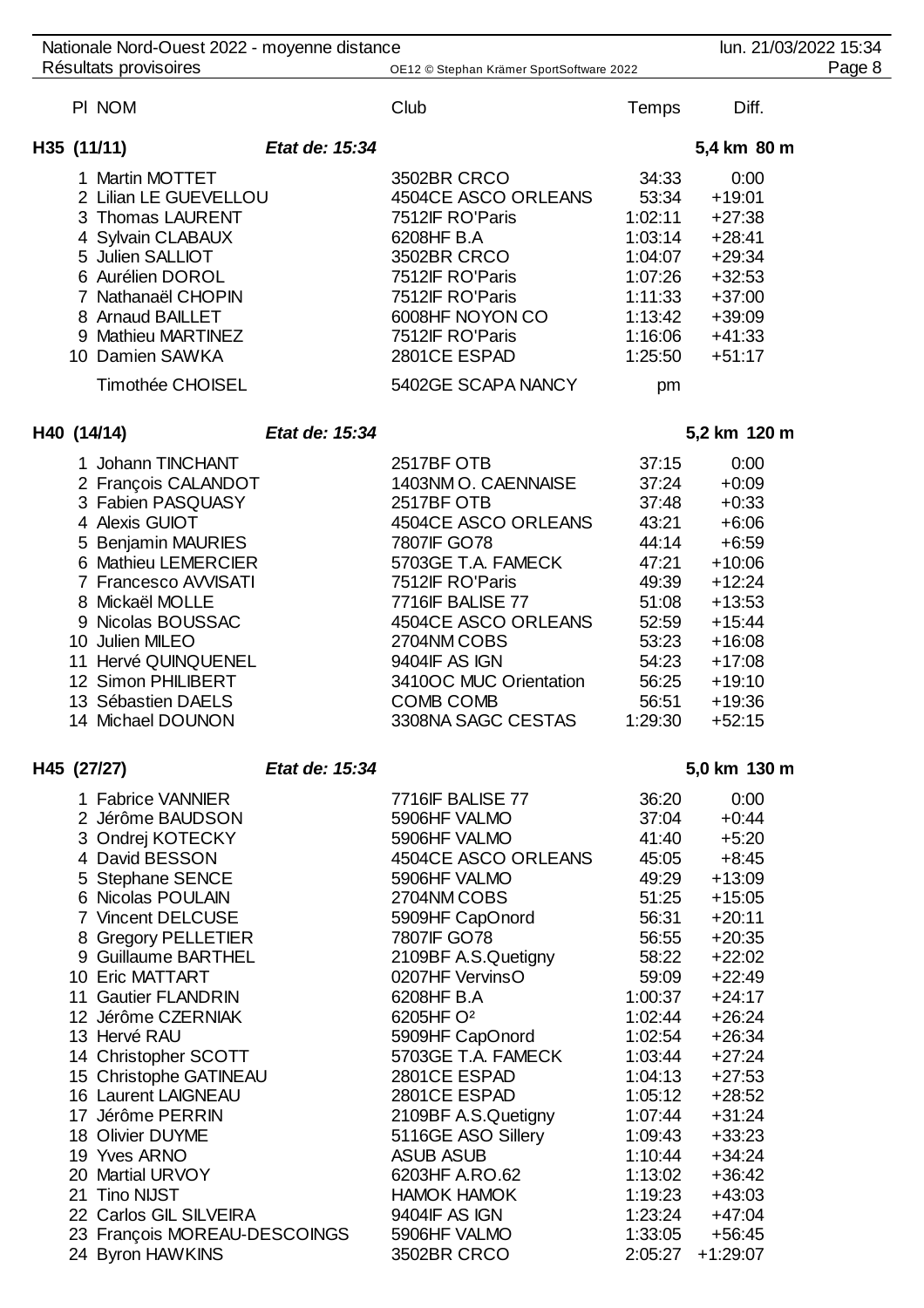|  | Nationale Nord-Ouest 2022 - moyenne distance |                |                                          |         | lun. 21/03/2022 15:34 |        |
|--|----------------------------------------------|----------------|------------------------------------------|---------|-----------------------|--------|
|  | Résultats provisoires                        |                | OE12 © Stephan Krämer SportSoftware 2022 |         |                       | Page 9 |
|  | PI NOM                                       |                | Club                                     | Temps   | Diff.                 |        |
|  | H45 (27/27)                                  | Etat de: 15:34 |                                          |         | 5,0 km 130 m          | (sul   |
|  | <b>Cyril BRANDT</b>                          |                | 9404IF AS IGN                            | pm      |                       |        |
|  | <b>Bastien BERTOUT</b>                       |                | 5906HF VALMO                             | Abandon |                       |        |
|  | Frédéric LOUVEL                              |                | 3502BR CRCO                              | abs     |                       |        |
|  | H50 (32/32)                                  | Etat de: 15:34 |                                          |         | 5,0 km 130 m          |        |
|  | 1 Eric BRASSART                              |                | 1403NM O. CAENNAISE                      | 41:38   | 0:00                  |        |
|  | 2 Jerome DANEL                               |                | 5906HF VALMO                             | 42:38   | $+1:00$               |        |
|  | 3 Pierre Emmanuel DEMEUSE                    |                | 2517BF OTB                               | 44:26   | $+2:48$               |        |
|  | 4 Pascal PANNIER                             |                | 7807IF GO78                              | 45:27   | $+3:49$               |        |
|  | 5 Thierry BESTEL                             |                | 9105IF COLE                              | 46:25   | $+4:47$               |        |
|  | 6 Laurent SCHIMPF                            |                | 5909HF CapOnord                          | 48:00   | $+6:22$               |        |
|  | 7 Bruno MAES                                 |                | 5604BR COL                               | 48:57   | $+7:19$               |        |
|  | 8 Olivier CHATTLAIN                          |                | 2508BF BALISE 25                         | 51:21   | $+9:43$               |        |
|  | 9 Stephane PRUVOST                           |                | 6208HF B.A                               | 52:26   | $+10:48$              |        |
|  | 10 Antoine JOLLY                             |                | 7807IF GO78                              | 56:04   | $+14:26$              |        |
|  | 11 Jean-Luc DENOUAL                          |                | 6008HF NOYON CO                          | 56:16   | $+14:38$              |        |
|  | 12 Laurent BASSET                            |                | 2704NM COBS                              | 57:12   | $+15:34$              |        |
|  | 13 Christophe SCHNEIDER                      |                | 5116GE ASO Sillery                       | 58:11   | $+16:33$              |        |
|  | 14 Nicolas MOULET                            |                | 2517BF OTB                               | 58:56   | $+17:18$              |        |
|  | 15 Yann LE HELLOCO                           |                | 7707IF OPA MONTIGNY                      | 1:01:59 | $+20:21$              |        |
|  | 16 Richard ROBINSON                          |                | 5116GE ASO Sillery                       | 1:02:08 | $+20:30$              |        |
|  | 17 Philippe BOUSSER                          |                | 5703GE T.A. FAMECK                       | 1:04:43 | $+23:05$              |        |
|  | 18 Christophe BEAUVISAGE                     |                | 7807IF GO78                              | 1:05:30 | $+23:52$              |        |
|  | 19 Gilles VAYSSAT                            |                | 6008HF NOYON CO                          | 1:07:58 | $+26:20$              |        |
|  | 20 Wolfgang MARCHER                          |                | 1705NA CMO                               | 1:08:23 | $+26:45$              |        |
|  | 21 Mark WHITING                              |                | 7512IF RO'Paris                          | 1:09:14 | $+27:36$              |        |
|  | 22 Jean-Pierre GEROMEY                       |                | 8813GE Terres d'O                        | 1:12:25 | $+30:47$              |        |
|  | 23 Jean GORGUE                               |                | 5116GE ASO Sillery                       | 1:12:29 | $+30:51$              |        |
|  | 24 Philippe ARROQUI                          |                | 5909HF CapOnord                          | 1:13:15 | $+31:37$              |        |
|  | 25 Fabrice LAPERGUE                          |                | 3319NA SMOG                              | 1:16:54 | $+35:16$              |        |
|  | 26 Luc VANCAUWENBERGHE                       |                | 5909HF CapOnord                          | 1:21:07 | $+39:29$              |        |
|  | 27 Pascal HEURTAUX                           |                | 1408NM VIK'AZIM                          | 1:25:49 | $+44:11$              |        |
|  | 28 Christophe MIELLET                        |                | 5906HF VALMO                             | 1:33:15 | $+51:37$              |        |
|  | 29 Stéphane DRUZETIC                         |                | 7512IF RO'Paris                          | 1:41:26 | $+59:48$              |        |
|  | 30 Jean-Paul MORET                           |                | 7512IF RO'Paris                          | 2:05:57 | $+1:24:19$            |        |
|  | <b>Yannick BECUWE</b>                        |                | 5909HF CapOnord                          | pm      |                       |        |
|  | Hugo HEULINE                                 |                | 2801CE ESPAD                             | pm      |                       |        |
|  | H55 (29/29)                                  | Etat de: 15:34 |                                          |         | 3,7 km 70 m           |        |
|  | 1 Raphaël LE CAM                             |                | 3502BR CRCO                              | 29:02   | 0:00                  |        |
|  | 2 Eddie WYMER                                |                | 2508BF BALISE 25                         | 29:58   | $+0:56$               |        |
|  | 3 Christophe RAUTURIER                       |                | 7807IF GO78                              | 31:01   | $+1:59$               |        |
|  | 4 Vincent PROST                              |                | 9404IF AS IGN                            | 31:11   | $+2:09$               |        |
|  | 5 Vincent LANGEARD                           |                | 3308NA SAGC CESTAS                       | 32:11   | $+3:09$               |        |
|  | 6 Philippe SANCHEZ                           |                | 2704NM COBS                              | 32:39   | $+3:37$               |        |
|  | 7 Antoine PAUL                               |                | <b>5101GE ENS</b>                        | 33:37   | $+4:35$               |        |
|  | 8 Thierry HEROUARD                           |                | 7716IF BALISE 77                         | 34:25   | $+5:23$               |        |
|  | 9 Philippe PAPIN                             |                | 5906HF VALMO                             | 35:56   | $+6:54$               |        |
|  | 10 Ludovic MAMET                             |                | 5906HF VALMO                             | 36:19   | $+7:17$               |        |

 Benoit SANDEVOIR 1403NM O. CAENNAISE 37:44 +8:42 12 Pascal MOUTAULT 3705CE COTS 40:47 +11:45<br>13 Vincent GOURLAIN 6205HF O<sup>2</sup> 42:24 +13:22

13 Vincent GOURLAIN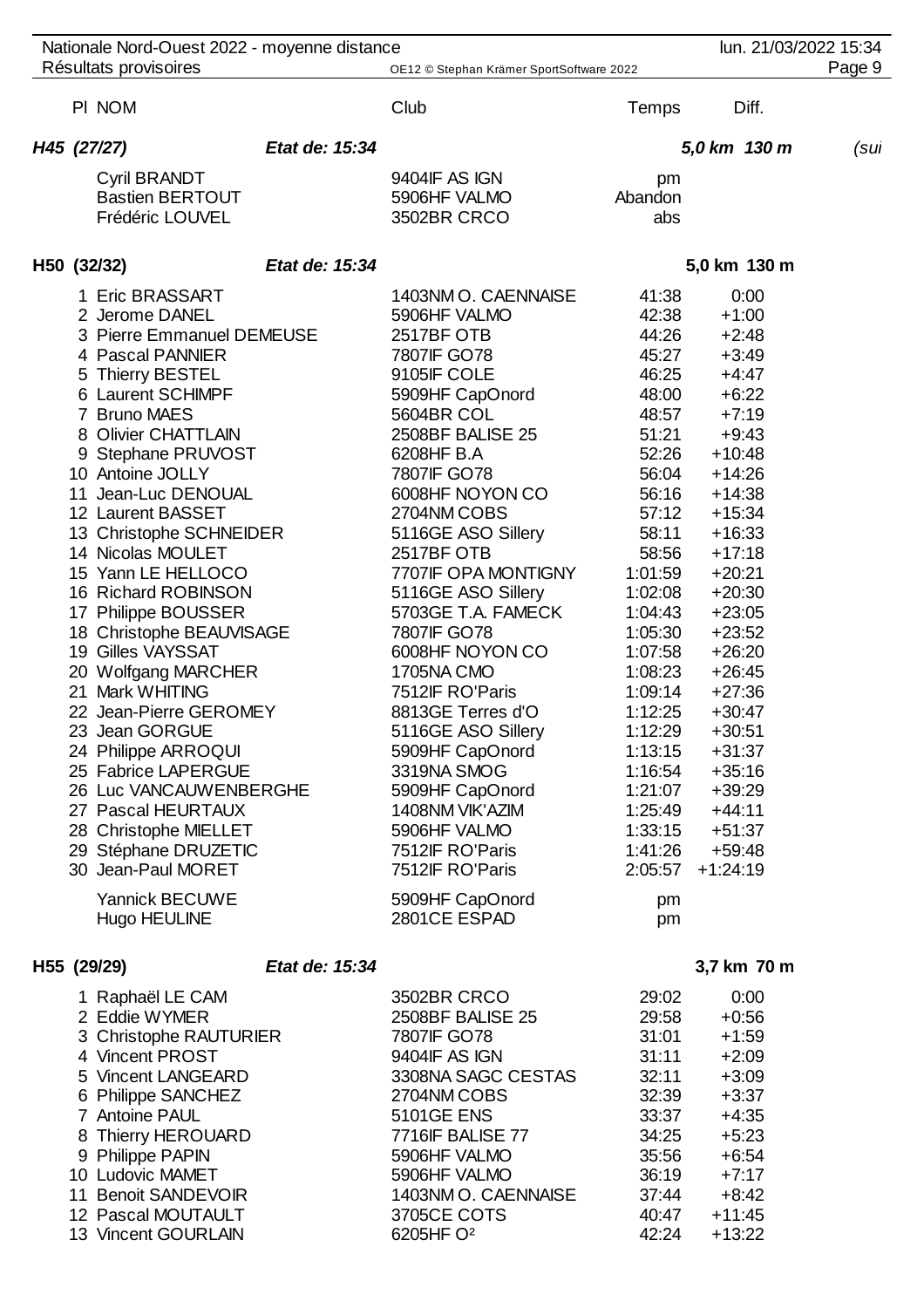| Nationale Nord-Ouest 2022 - moyenne distance                                                                                                                                                                                                                                                                                                                                                                                                                                    |                |                                                                                                                                                                                                                                                                                                                                                                                                               |                                                                                                                                                                                          | lun. 21/03/2022 15:34                                                                                                                                                                                     |         |
|---------------------------------------------------------------------------------------------------------------------------------------------------------------------------------------------------------------------------------------------------------------------------------------------------------------------------------------------------------------------------------------------------------------------------------------------------------------------------------|----------------|---------------------------------------------------------------------------------------------------------------------------------------------------------------------------------------------------------------------------------------------------------------------------------------------------------------------------------------------------------------------------------------------------------------|------------------------------------------------------------------------------------------------------------------------------------------------------------------------------------------|-----------------------------------------------------------------------------------------------------------------------------------------------------------------------------------------------------------|---------|
| Résultats provisoires                                                                                                                                                                                                                                                                                                                                                                                                                                                           |                | OE12 © Stephan Krämer SportSoftware 2022                                                                                                                                                                                                                                                                                                                                                                      |                                                                                                                                                                                          |                                                                                                                                                                                                           | Page 10 |
| PI NOM                                                                                                                                                                                                                                                                                                                                                                                                                                                                          |                | Club                                                                                                                                                                                                                                                                                                                                                                                                          | <b>Temps</b>                                                                                                                                                                             | Diff.                                                                                                                                                                                                     |         |
| H55 (29/29)                                                                                                                                                                                                                                                                                                                                                                                                                                                                     | Etat de: 15:34 |                                                                                                                                                                                                                                                                                                                                                                                                               |                                                                                                                                                                                          | 3,7 km 70 m                                                                                                                                                                                               | (sul    |
| 14 Jean-Luc GLASSET<br>15 Henrik LISBY<br>16 Franck REINEN<br>17 Robert LOGE<br>18 Bertrand PELLIN<br>19 Olivier GUENIN<br>20 Yves PEKER<br>21 Marc TIQUET<br>22 Bruno VERNEAU<br>23 Etienne BAERT<br>24 Jean Marc TOMASSI<br>25 Jean-Pol BRISEBOIS<br>26 Gilles GARIN<br>27 Philippe BELAUD<br>Laurent BIZOT<br>Pascal THOMAS                                                                                                                                                  |                | 7807IF GO78<br><b>HAMOK HAMOK</b><br>4504CE ASCO ORLEANS<br>5703GE T.A. FAMECK<br>9502IF ACBeauchamp<br>5116GE ASO Sillery<br>7707IF OPA MONTIGNY<br>6205HF O <sup>2</sup><br>6208HF B.A<br>5909HF CapOnord<br>7512IF RO'Paris<br>0207HF VervinsO<br>9105IF COLE<br>7512IF RO'Paris<br>5906HF VALMO<br>6205HF O <sup>2</sup>                                                                                  | 44:33<br>44:45<br>45:59<br>46:01<br>46:22<br>47:26<br>47:40<br>48:26<br>49:01<br>50:20<br>54:41<br>54:49<br>56:43<br>1:39:23<br>abs<br>abs                                               | $+15:31$<br>$+15:43$<br>$+16:57$<br>$+16:59$<br>$+17:20$<br>$+18:24$<br>$+18:38$<br>$+19:24$<br>$+19:59$<br>$+21:18$<br>$+25:39$<br>$+25:47$<br>$+27:41$<br>$+1:10:21$                                    |         |
| H60 (22/22)                                                                                                                                                                                                                                                                                                                                                                                                                                                                     | Etat de: 15:34 |                                                                                                                                                                                                                                                                                                                                                                                                               |                                                                                                                                                                                          | 3,7 km 70 m                                                                                                                                                                                               |         |
| 1 Konstantin SMIRNOV<br>2 Jean-François MORLON<br>3 Joël POULAIN<br>4 Jose RORA<br>5 Patrick DUSIGNE<br>6 Franck GUERIN<br>7 Claude COUSIN<br>8 Dominique SERGEANT<br>9 Pascal LEGERE<br>10 Philippe CASTIER<br>11 Michel DICKBURT<br>12 Jean-Noel DEBEHOGNE<br>13 Frederic FISCHER<br>14 Pascal BOUCHERIE<br>15 Philippe ADOLPHE<br>16 Daniel COFFE<br>17 Jean Raymond PASCUAL<br><b>18 Olivier FENEUIL</b><br>Etienne BENEDETTI<br>Marc BLANQUART<br><b>Wilfrid SYLVESTRE</b> |                | 5906HF VALMO<br>2108BF Talant SO<br>5909HF CapOnord<br>7716IF BALISE 77<br>6999AR INDIVIDUEL<br>8903BF YCONE-Sens<br>5116GE ASO Sillery<br>9404IF AS IGN<br>5906HF VALMO<br>6208HF B.A<br>5906HF VALMO<br>0207HF VervinsO<br>7512IF RO'Paris<br>7716IF BALISE 77<br>7716IF BALISE 77<br>9502IF ACBeauchamp<br>6008HF NOYON CO<br><b>5101GE ENS</b><br><b>5101GE ENS</b><br>7807IF GO78<br>4504CE ASCO ORLEANS | 30:45<br>33:03<br>33:25<br>33:31<br>33:33<br>36:33<br>39:32<br>40:40<br>42:22<br>42:59<br>45:58<br>49:35<br>51:59<br>57:54<br>59:14<br>1:05:19<br>1:05:51<br>1:07:37<br>pm<br>abs<br>abs | 0:00<br>$+2:18$<br>$+2:40$<br>$+2:46$<br>$+2:48$<br>$+5:48$<br>$+8:47$<br>$+9:55$<br>$+11:37$<br>$+12:14$<br>$+15:13$<br>$+18:50$<br>$+21:14$<br>$+27:09$<br>$+28:29$<br>$+34:34$<br>$+35:06$<br>$+36:52$ |         |
| Albert SEGUINOT                                                                                                                                                                                                                                                                                                                                                                                                                                                                 |                | 0801GE OSCM                                                                                                                                                                                                                                                                                                                                                                                                   | abs                                                                                                                                                                                      |                                                                                                                                                                                                           |         |
| H65 (15/15)<br>1 Nick CAMPBELL<br>2 Michel PINAUD<br>3 Hélier WIBART<br>4 Daniel PAPILLON                                                                                                                                                                                                                                                                                                                                                                                       | Etat de: 15:34 | 7807IF GO78<br>7512IF RO'Paris<br>9502IF ACBeauchamp<br>2109BF A.S.Quetigny                                                                                                                                                                                                                                                                                                                                   | 28:56<br>30:54<br>33:18<br>34:57                                                                                                                                                         | 3,0 km 50 m<br>0:00<br>$+1:58$<br>$+4:22$<br>$+6:01$                                                                                                                                                      |         |

| 5 Pierre WILL FMS |  |  |
|-------------------|--|--|

| 4 Daniel PAPILLON    | Z109BF A.S.QUETION  | -34:57 | $+6.01$  |
|----------------------|---------------------|--------|----------|
| 5 Pierre WILLEMS     | <b>ASUB ASUB</b>    | 35:40  | $+6:44$  |
| 6 Gilles DESLANDES   | 1403NM O. CAENNAISE | 36:06  | $+7:10$  |
| 7 Jean-Luc KORUS     | 1705NA CMO          | 37.40  | $+8:44$  |
| 8 Patrick PREVOST    | 7707IF OPA MONTIGNY | 38:01  | $+9:05$  |
| 9 Bruno VANDERMEULEN | 2517BF OTB          | 39:07  | $+10:11$ |
| 10 Marc AMMERICH     | 7512IF RO'Paris     | 39:08  | $+10:12$ |
|                      |                     |        |          |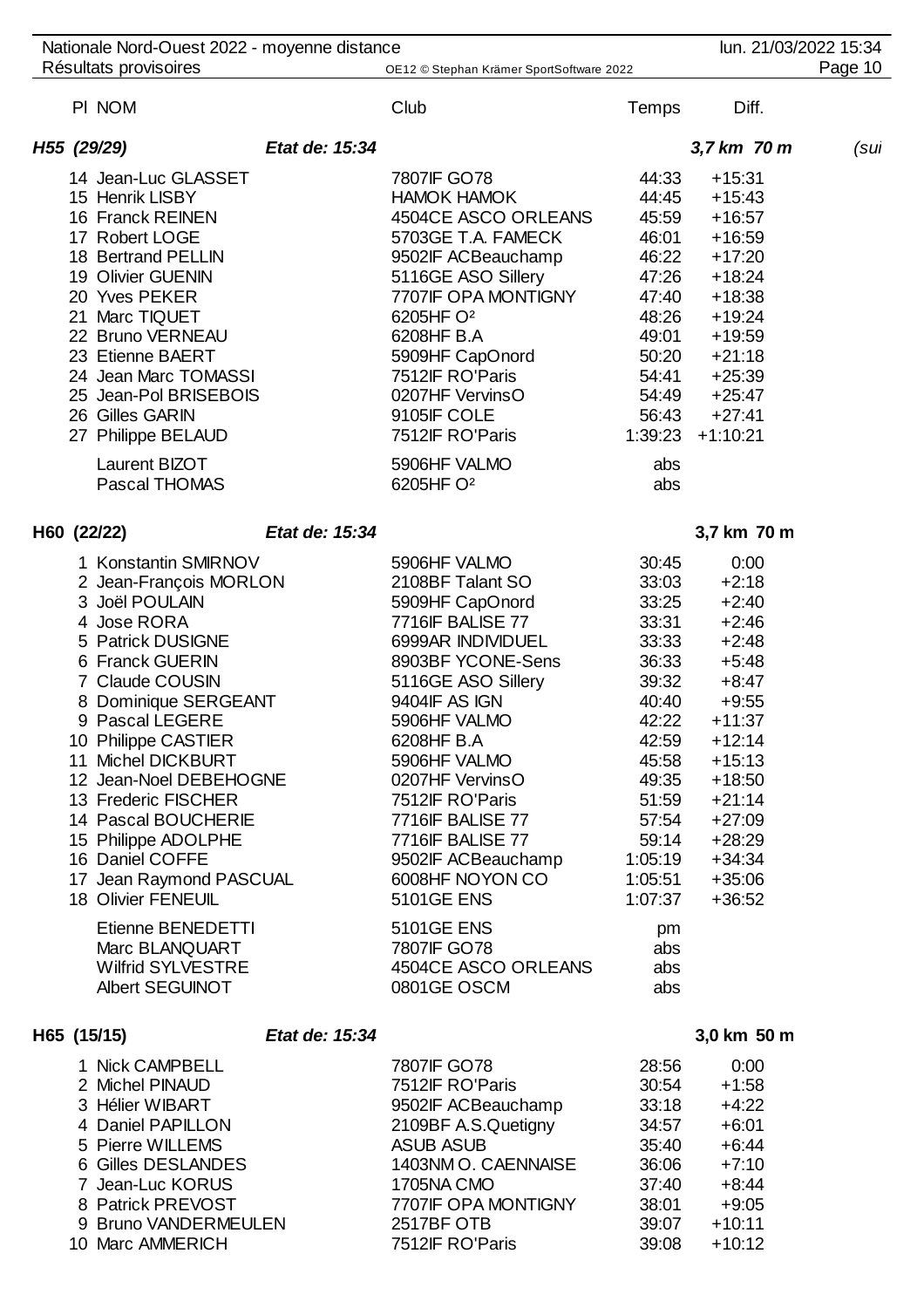| Nationale Nord-Ouest 2022 - moyenne distance                                                                                                                                                                                                                                                                                      |                |                                                                                                                                                                                                                                                                                                          |                                                                                                                                       | lun. 21/03/2022 15:34                                                                                                                                                       |         |
|-----------------------------------------------------------------------------------------------------------------------------------------------------------------------------------------------------------------------------------------------------------------------------------------------------------------------------------|----------------|----------------------------------------------------------------------------------------------------------------------------------------------------------------------------------------------------------------------------------------------------------------------------------------------------------|---------------------------------------------------------------------------------------------------------------------------------------|-----------------------------------------------------------------------------------------------------------------------------------------------------------------------------|---------|
| Résultats provisoires                                                                                                                                                                                                                                                                                                             |                | OE12 © Stephan Krämer SportSoftware 2022                                                                                                                                                                                                                                                                 |                                                                                                                                       |                                                                                                                                                                             | Page 11 |
| PI NOM                                                                                                                                                                                                                                                                                                                            |                | Club                                                                                                                                                                                                                                                                                                     | Temps                                                                                                                                 | Diff.                                                                                                                                                                       |         |
| H65 (15/15)                                                                                                                                                                                                                                                                                                                       | Etat de: 15:34 |                                                                                                                                                                                                                                                                                                          |                                                                                                                                       | 3,0 km 50 m                                                                                                                                                                 | (sul    |
| 11 Jean-Marie FATH<br>12 Gilles BAGUEREY<br>13 Maurice PROVOST<br>14 Yves BOEHM<br>15 Bruno ROBIN                                                                                                                                                                                                                                 |                | 5402GE SCAPA NANCY<br>6804GE COColmar<br>7707IF OPA MONTIGNY<br>6806GE COBuhl.Florival<br>3705CE COTS                                                                                                                                                                                                    | 40:38<br>41:43<br>42:57<br>50:56<br>58:12                                                                                             | $+11:42$<br>$+12:47$<br>$+14:01$<br>$+22:00$<br>$+29:16$                                                                                                                    |         |
| H70 (12/12)                                                                                                                                                                                                                                                                                                                       | Etat de: 15:34 |                                                                                                                                                                                                                                                                                                          |                                                                                                                                       | 3,0 km 50 m                                                                                                                                                                 |         |
| 1 Patrick HAMON<br>2 Patrick SAINT-UPERY<br>3 Michel SOL<br>4 Daniel TESSIER<br>5 Hubert BASTIN<br>6 Jacques LE ROUX<br><b>7 Gilles GAILLARD</b><br>8 Gilbert MARTIN<br>9 Jean-Bernard ROSE<br>10 Regis LECOYER<br>11 Gérard CAU                                                                                                  |                | 7716IF BALISE 77<br>9502IF ACBeauchamp<br>7707IF OPA MONTIGNY<br>7709IF USM/CO<br>2508BF BALISE 25<br>3502BR CRCO<br>6099HF INDIVIDUEL<br>7707IF OPA MONTIGNY<br>0801GE OSCM<br>0207HF VervinsO<br>4504CE ASCO ORLEANS                                                                                   | 33:18<br>38:07<br>41:24<br>42:15<br>45:09<br>51:27<br>56:54<br>1:01:10<br>1:03:53<br>1:13:17<br>1:20:04                               | 0:00<br>$+4:49$<br>$+8:06$<br>$+8:57$<br>$+11:51$<br>$+18:09$<br>$+23:36$<br>$+27:52$<br>$+30:35$<br>$+39:59$<br>$+46:46$                                                   |         |
| Jean-Paul DARTHIAIL                                                                                                                                                                                                                                                                                                               |                | 3308NA SAGC CESTAS                                                                                                                                                                                                                                                                                       | Abandon                                                                                                                               |                                                                                                                                                                             |         |
| H75 (7/7)                                                                                                                                                                                                                                                                                                                         | Etat de: 15:34 |                                                                                                                                                                                                                                                                                                          |                                                                                                                                       | 3,0 km 50 m                                                                                                                                                                 |         |
| 1 Jacques CORDIER<br>2 Jacques FLAMENT<br>3 Jean-Paul HUMBERTCLAUDE<br>4 Roland DIEUDONNE<br>5 Georges RENNOTTE                                                                                                                                                                                                                   |                | 5716GE METZO<br><b>ASUB ASUB</b><br>5909HF CapOnord<br>7808IF ASMB-CO<br>5703GE T.A. FAMECK                                                                                                                                                                                                              | 28:36<br>53:49<br>1:03:28<br>1:13:03<br>1:27:11                                                                                       | 0:00<br>$+25:13$<br>$+34:52$<br>$+44:27$<br>$+58:35$                                                                                                                        |         |
| Etienne BOUSSER<br>Henri QUEYROI                                                                                                                                                                                                                                                                                                  |                | 5716GE METZO<br>6604OC C.O.T.E. 66                                                                                                                                                                                                                                                                       | pm<br>pm                                                                                                                              |                                                                                                                                                                             |         |
| H80 (1/1)                                                                                                                                                                                                                                                                                                                         | Etat de: 15:34 |                                                                                                                                                                                                                                                                                                          |                                                                                                                                       | 3,0 km 50 m                                                                                                                                                                 |         |
| <b>Gerald GAWSEWITCH</b>                                                                                                                                                                                                                                                                                                          |                | 7808IF ASMB-CO                                                                                                                                                                                                                                                                                           | pm                                                                                                                                    |                                                                                                                                                                             |         |
| Jalonné (17/17)                                                                                                                                                                                                                                                                                                                   | Etat de: 15:34 |                                                                                                                                                                                                                                                                                                          |                                                                                                                                       | 3,0 km 40 m                                                                                                                                                                 |         |
| 1 Marius BESSON VANDROMME<br>2 Pauline BERTOUT<br>3 Charly MIELLET<br>4 Alexandre AUBRIOT<br>5 Estelle CHATTLAIN<br>6 Sarah MOREAU-DESCOINGS<br>7 Gabin RIEZ<br>8 Louis PENNETEAU<br>9 Valentin MARC<br>9 Joseph DEBAY<br>11 Aloïs TINCHANT<br>12 Arthur FARDEL<br>13 Madeleine URBANIAK<br>14 Nadia BERHAOUI<br>15 Elijah ROBERT |                | 4504CE ASCO ORLEANS<br>5906HF VALMO<br>5906HF VALMO<br>10044PO Non licencié<br>2508BF BALISE 25<br>5906HF VALMO<br>5907HF T.A.D<br>6008HF NOYON CO<br>10044PO Non licencié<br>10044PO Non licencié<br>2517BF OTB<br>5907HF T.A.D<br>10044PO Non licencié<br>10044PO Non licencié<br>10044PO Non licencié | 20:29<br>26:45<br>31:09<br>31:52<br>32:04<br>32:39<br>36:25<br>39:57<br>43:38<br>43:38<br>45:15<br>50:24<br>56:45<br>57:48<br>1:14:21 | 0:00<br>$+6:16$<br>$+10:40$<br>$+11:23$<br>$+11:35$<br>$+12:10$<br>$+15:56$<br>$+19:28$<br>$+23:09$<br>$+23:09$<br>$+24:46$<br>$+29:55$<br>$+36:16$<br>$+37:19$<br>$+53:52$ |         |
| Auguste GRUSON<br>Anna BAILLET                                                                                                                                                                                                                                                                                                    |                | 10044PO Non licencié<br>6008HF NOYON CO                                                                                                                                                                                                                                                                  | disq.<br>Abandon                                                                                                                      |                                                                                                                                                                             |         |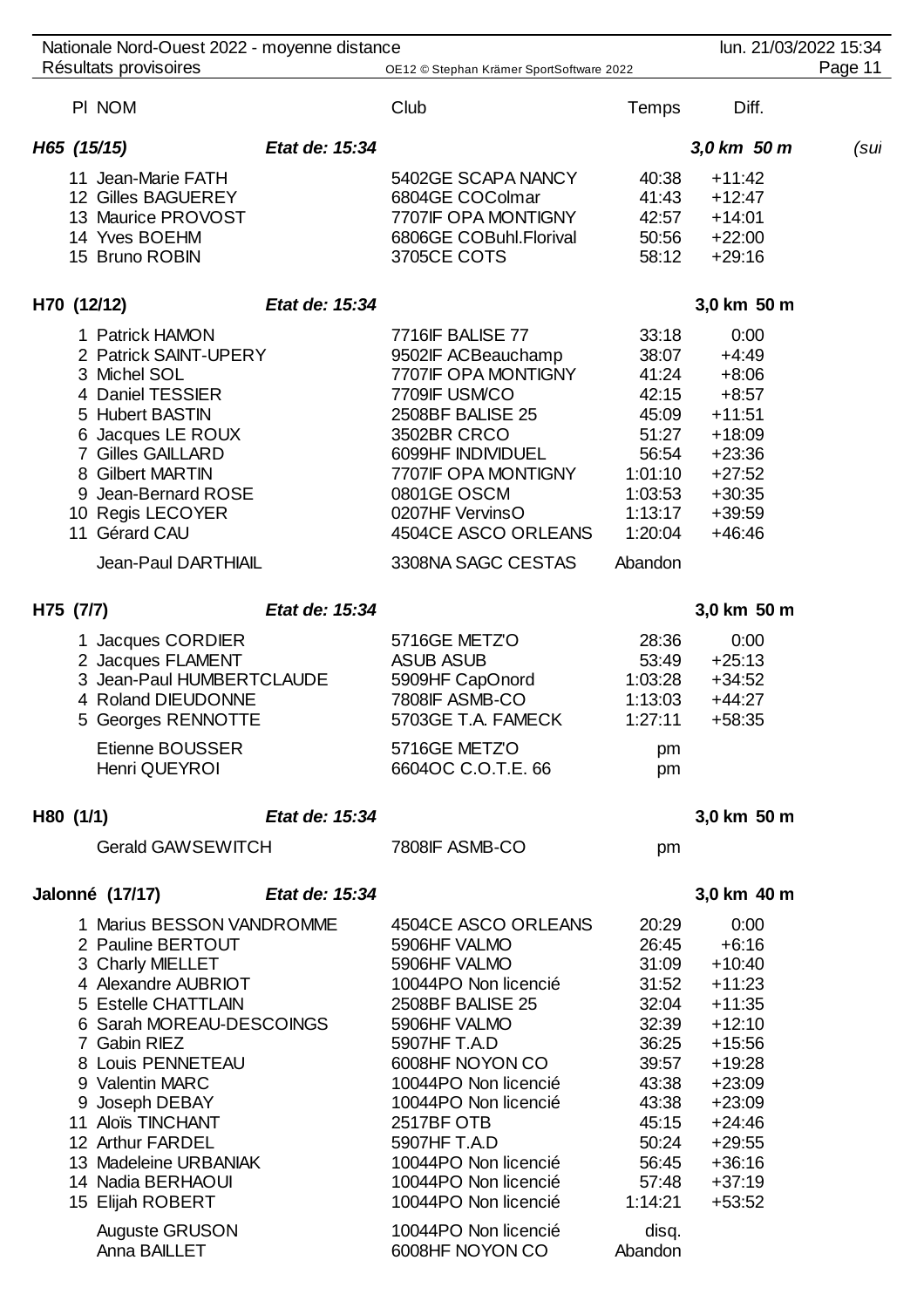| Nationale Nord-Ouest 2022 - moyenne distance |                |                                          |              |             | lun. 21/03/2022 15:34 |
|----------------------------------------------|----------------|------------------------------------------|--------------|-------------|-----------------------|
| Résultats provisoires                        |                | OE12 © Stephan Krämer SportSoftware 2022 |              |             | Page 12               |
| PI NOM                                       |                | Club                                     | <b>Temps</b> | Diff.       |                       |
| Jaune (47/47)                                | Etat de: 15:34 |                                          |              | 3,4 km 80 m |                       |
| 1 Romain WOLNIEWICZ                          |                | 10044PO Non licencié                     | 55:58        | 0:00        |                       |
| 2 Mathieu LESENNE                            |                | 10044PO Non licencié                     | 56:19        | $+0:21$     |                       |
| 3 Alexis LESENNE                             |                | 10044PO Non licencié                     | 56:21        | $+0:23$     |                       |
| 4 Amandine GATINEAU                          |                | 2801CE ESPAD                             | 58:48        | $+2:50$     |                       |
| 5 Marie GEERAERT                             |                | 5909HF CapOnord                          | 59:15        | $+3:17$     |                       |
| 6 Thibault DUGAUGUEZ                         |                | 10044PO Non licencié                     | 1:04:42      | $+8:44$     |                       |
| 7 Julie LAURENCE                             |                | 10044PO Non licencié                     | 1:05:00      | $+9:02$     |                       |
| 8 Eleen HOCMERT                              |                | 10044PO Non licencié                     | 1:05:05      | $+9:07$     |                       |
| 9 Florent DUNGLER                            |                | 10044PO Non licencié                     | 1:05:08      | $+9:10$     |                       |
| 10 Frédéric BOUSSEMART                       |                | 5906HF VALMO                             | 1:10:13      | $+14:15$    |                       |
| 11 Emma JOLLY-JANSSON                        |                | 7807IF GO78                              | 1:12:43      | $+16:45$    |                       |
| 12 Sébastien HRYCKO                          |                | 6008HF NOYON CO                          | 1:13:13      | $+17:15$    |                       |
| 13 Claire SANDEVOIR                          |                | <b>ASUB ASUB</b>                         | 1:13:26      | $+17:28$    |                       |
| 14 Aurélie GIL SILVEIRA                      |                | 9404IF AS IGN                            | 1:17:54      | $+21:56$    |                       |
| 15 Steeve DEMAILLY                           |                | 10044PO Non licencié                     | 1:18:14      | $+22:16$    |                       |
| 16 Cédric ROCCO                              |                | 10044PO Non licencié                     | 1:18:21      | $+22:23$    |                       |
| 17 Hélène FENZY                              |                | 5906HF VALMO                             | 1:18:52      | $+22:54$    |                       |
| 18 Morgane CYFFERS                           |                | 5906HF VALMO                             | 1:20:19      | $+24:21$    |                       |
| 19 Farid BOUZIDI                             |                | 5909HF CapOnord                          | 1:22:08      | $+26:10$    |                       |
| 20 Anne-Claire BAUQUIS                       |                | <b>5101GE ENS</b>                        | 1:26:18      | $+30:20$    |                       |
| 21 Jules BERTHAULT                           |                | 10044PO Non licencié                     | 1:26:38      | $+30:40$    |                       |
| 22 Malia ESPOSITO                            |                | 6008HF NOYON CO                          | 1:29:00      | $+33:02$    |                       |
| 23 Manon TALAZAC                             |                | 10044PO Non licencié                     | 1:37:33      | $+41:35$    |                       |
| 24 Agnès JACQUIN                             |                | 10044PO Non licencié                     | 1:41:33      | $+45:35$    |                       |
| 25 Laura DURAND                              |                | 10044PO Non licencié                     | 1:42:53      | $+46:55$    |                       |
| 26 Tania CHARLOTTE                           |                | 9404IF AS IGN                            | 1:45:39      | $+49:41$    |                       |
| 27 Maggali DENOUAL                           |                | 6008HF NOYON CO                          | 1:48:36      | $+52:38$    |                       |
| 28 Ludovic WATREMEZ                          |                | 10044PO Non licencié                     | 1:49:10      | $+53:12$    |                       |
| 29 Léa WATREMEZ-GERARD                       |                | 10044PO Non licencié                     | 1:49:11      | $+53:13$    |                       |
| 30 Axel HAUTREUX                             |                | 6008HF NOYON CO                          | 1:50:35      | $+54:37$    |                       |
| 31 Maité BLANDIN                             |                | 5909HF CapOnord                          | 1:54:43      | $+58:45$    |                       |
| 32 Isabelle FLAMENT                          |                | 5906HF VALMO                             | 2:00:17      | $+1:04:19$  |                       |
| 33 Yann COQUERELLE                           |                | 10044PO Non licencié                     | 2:09:57      | $+1:13:59$  |                       |
| 34 Maxence DEVIGNE                           |                | 5906HF VALMO                             | 2:25:46      | $+1:29:48$  |                       |
| 35 Marie-Françoise MASSE                     |                | 10044PO Non licencié                     | 2:51:25      | $+1:55:27$  |                       |
| 36 Hélène JOLY                               |                | 10044PO Non licencié                     | 2:51:30      | $+1:55:32$  |                       |
| 37 Stéphanie MIXTE                           |                | 10044PO Non licencié                     | 2:51:35      | $+1:55:37$  |                       |
| Laurence DA NAZARE                           |                | 5906HF VALMO                             | pm           |             |                       |
| Antonio GONCALVES                            |                | 10044PO Non licencié                     | pm           |             |                       |
| Alexandre FOULHOUX                           |                | 10044PO Non licencié                     | Abandon      |             |                       |
| <b>Corentin CHARIK</b>                       |                | 10044PO Non licencié                     | Abandon      |             |                       |
| <b>Julie GUIGNARD</b>                        |                | 10044PO Non licencié                     | Abandon      |             |                       |
| <b>Martine CAU</b>                           |                | 4504CE ASCO ORLEANS                      | Abandon      |             |                       |
| Nourane MOUSSATI                             |                | 10044PO Non licencié                     | Abandon      |             |                       |
| Inaya MOUSSATI                               |                | 10044PO Non licencié                     | Abandon      |             |                       |
| Assia MOUSSATI                               |                | 10044PO Non licencié                     | Abandon      |             |                       |
| <b>Marion DEBUSSCHE</b>                      |                | 10044PO Non licencié                     | Abandon      |             |                       |
|                                              |                |                                          |              |             |                       |

## **Orange (9/9)** *Etat de: 15:34* **4,0 km 85 m**

| 1 Sébastien CARTON  | 0207HF VervinsO | 1:21:30            | 0:00  |
|---------------------|-----------------|--------------------|-------|
| 2 Corentin DONNET   | 0207HF VervinsO | 1.29.14            | +7:44 |
| 3 François BAUQUIS  | 5101GE ENS      | $1:32:34$ $+11:04$ |       |
| 4 Catherine FENEUIL | 5101GE ENS      | $1:35:51 + 14:21$  |       |